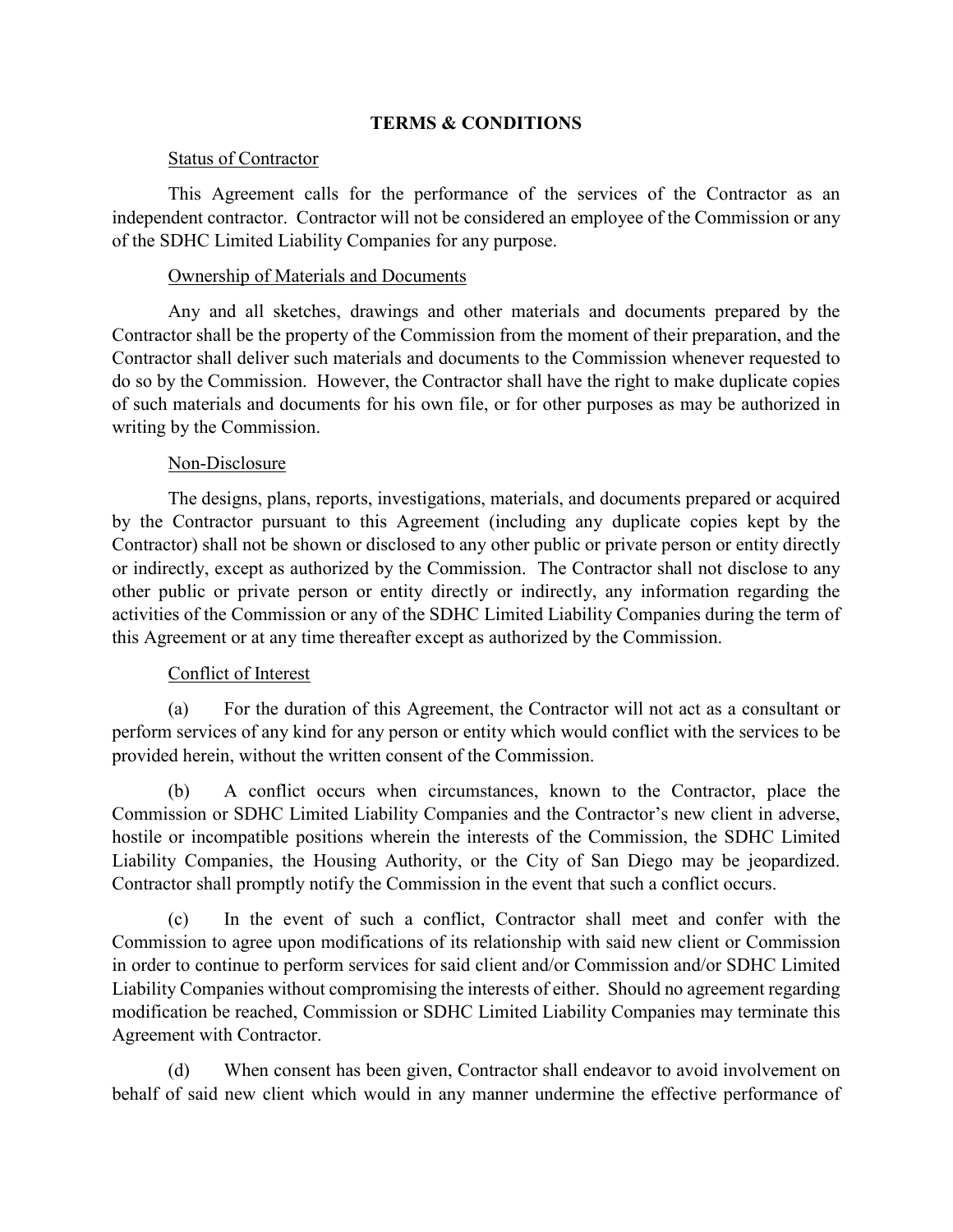services by Contractor for Commission and/or the SDHC Limited Liability Companies. Under no circumstances may Contractor convey, utilize, or permit to be utilized, confidential information gained through its association with Commission and the SDHC Limited Liability Companies for the benefit of any other client.

(e) Contractor agrees to alert every client for whom consent is required, to the existence of this conflict of interest provision and to include language in its agreement with said client which would enable Contractor to comply fully with its terms. This last paragraph shall not apply to existing clients of the Contractor for which Contractor has previously received the Commission's consent.

(f) This Agreement may be unilaterally and immediately terminated by the Commission and/or the SDHC Limited Liability Companies if Contractor employs an individual who, within twelve months immediately preceding such employment, in their capacity as a Commission employee, participated in negotiations with or otherwise had an influence on the selection of the Contractor.

# Contractor's Liability

Contractor agrees to and shall indemnify, hold harmless, and defend, with counsel of the Indemnitee's choosing, at Indemnitor's sole cost and expense, the Commission, the SDHC Limited Liability Companies, the Housing Authority, the City of San Diego, and all commissioners, officers, employees, members, council members and agents of each public agency (hereinafter collectively referred to as the "Indemnitees" or individually as an "Indemnitee") from and against any and all damages, liabilities, claims, fines, fees, costs, penalties, judgments, complaints, causes of action, actions, and demands, including, without limitation, demands arising from injuries to or death of persons (Contractor's employees included) and damage to real or personal property, or any other losses, damages or expenses, arising directly or indirectly out of the acts, failure to act or negligence of the Contractor, all obligations of this Agreement, or out of the operations conducted by Contractor including those in part due to the negligence of any of the Indemnitees save and except for liabilities, claims, judgments or demands arising through the sole negligence or sole willful misconduct of such Indemnitee.

# Insurance

(a) Contractor shall not commence work until Contractor has obtained, at its sole cost and expense, all insurance required under this Section. The insurance obtained must be approved by the Commission. Contractor shall obtain a single limit general liability insurance and automobile liability insurance in the minimum amount checked and initialed below. If nothing is checked or indicated below, the limit shall be One Million Dollars (\$1,000,000.00):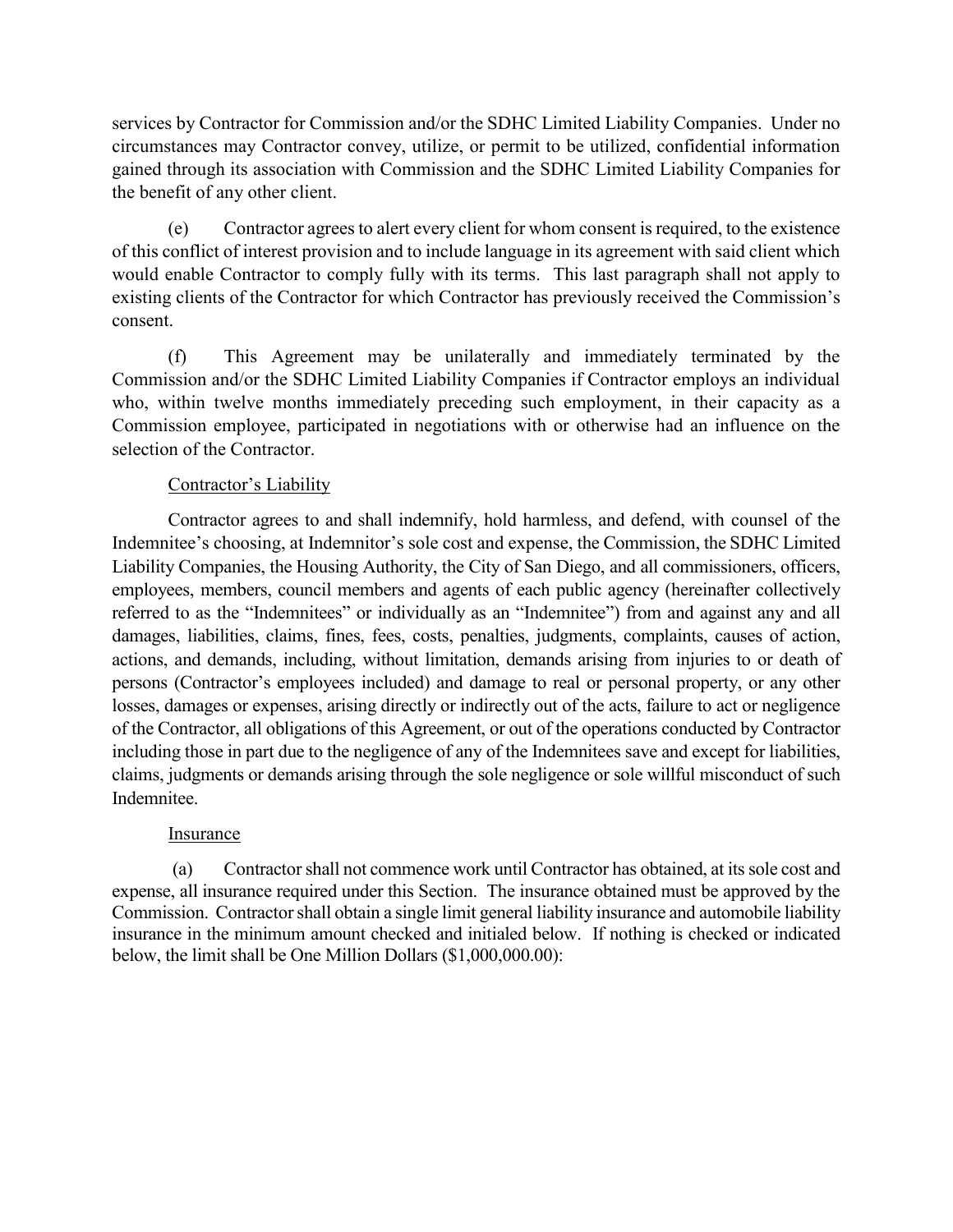|     |                                                       | Initials |          |                                                  | Initials |
|-----|-------------------------------------------------------|----------|----------|--------------------------------------------------|----------|
| IXI | <b>General Liability</b><br>\$1,000,000.00            |          | $\times$ | <b>Workers</b><br>Compensation<br>\$1,000,000.00 |          |
| IXI | <b>Automobile</b><br><b>Liability</b><br>\$500,000.00 |          |          | Other:                                           |          |

(b) This coverage is in addition to workers compensation insurance and other insurance coverages required by law. The Commission, SDHC Limited Liability Companies, the Authority, and the City of San Diego ("City"), shall be named as certificate holders on all insurance policies and shall be named as additional insured on all general liability and automobile policies. The policies shall provide that coverage on all policies may not be canceled, amended, terminated or otherwise modified without thirty (30) days advance written notice to the Commission, SDHC Limited Liability Companies, the Authority, and the City. Coverage shall remain in full force and effect during the entire term of the policy and for such term thereafter as the Commission shall determine.

(c) If the box shown below, marked "Errors and Omissions" is checked and initialed, then professional errors and omissions liability coverage is also required in the amount stated below:

> Initials **Errors and Omissions**  $\boxtimes$ \$1,000,000.00

(d) For any claims arising out of or in connection with Contractor's performance under this Agreement, the insurance required to be purchased and maintained by the Contractor shall be primary and non-contributory to any insurance carried by the Commission, SDHC Limited Liability Companies, the Housing Authority and/or the City of San Diego.

(e) All insurance required to be purchased and maintained by the Contractor shall be endorsed with a waiver of subrogation. Contractor's insurers, in their endorsements, agree to waive all rights of subrogation against the Commission, SDHC Limited Liability Companies, the Housing Authority, the City of San Diego, and their employees and agents for losses paid by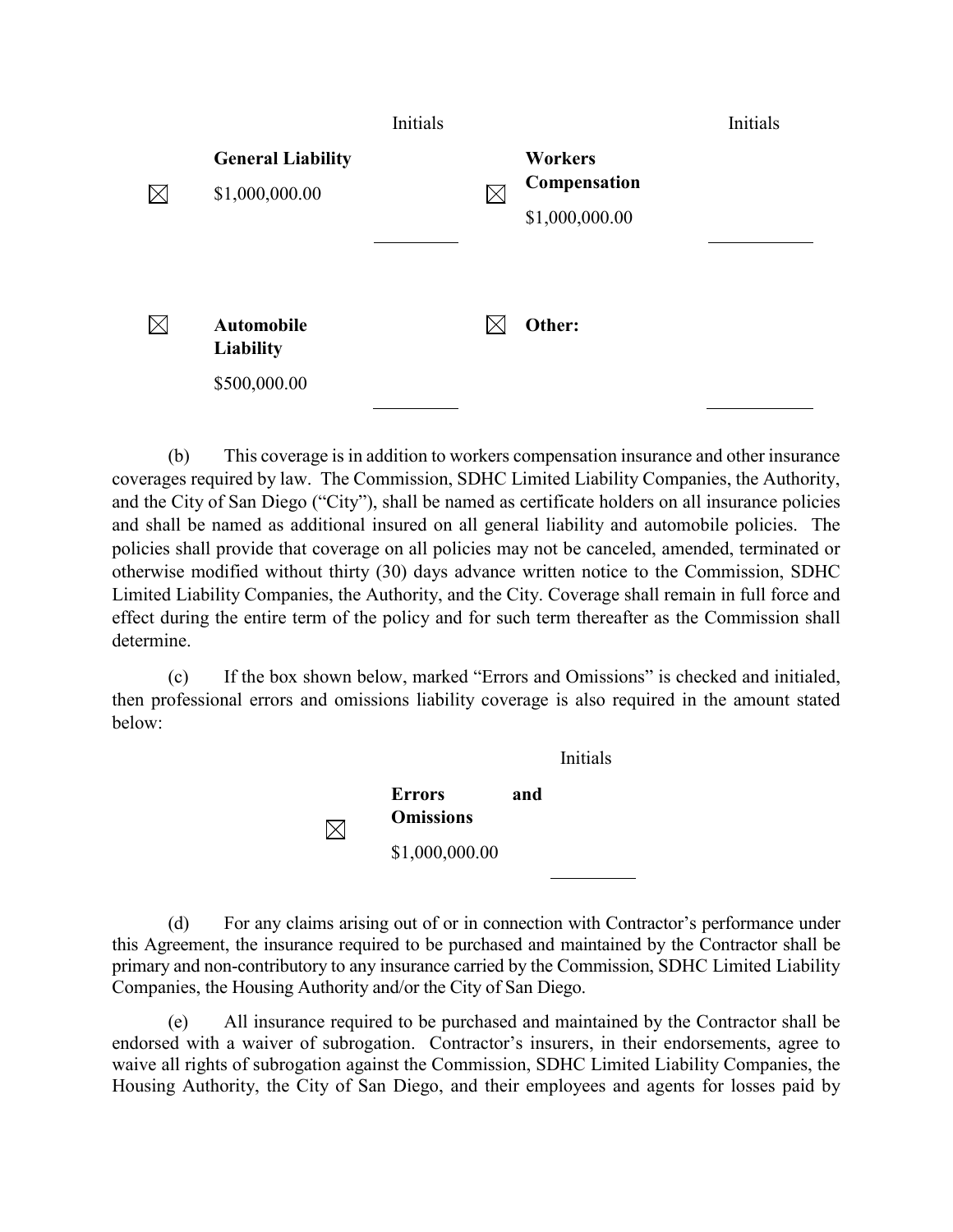Contractor's insurers that arise out of or in connection with Contractor's performance under this Agreement.

# Correction of Work

The performance of services by the Contractor shall not relieve the Contractor from any obligation to correct any incomplete, inaccurate or defective work at no further cost to the Commission and/or the interested SDHC Limited Liability Companies when such inaccuracies are due to the negligence of the Contractor, provided such work has not been accepted in writing by an authorized representative of the Commission or the interested SDHC Limited Liability Companies.

# Equal Opportunity Programs

During the performance of this Agreement, the Contractor agrees as follows:

(a) Contractor shall comply with all applicable local, state and federal Equal Opportunity Programs, as well as any other applicable local, state and federal law. Each month, the Contractor will report to the project manager, payments made to all vendors by month, contract to date and percentage of overall contract value.

(b) Contractor and each subcontractor, if any, shall fully comply with and shall submit a Report of San Diego County Workforce Report and Certificate of Compliance with Title VII of the Civil Rights Act of 1964, as amended, the California Fair Employment Practices Act, and any other applicable Federal and State law and regulations hereinafter enacted.

(c) Contractor shall not discriminate against any employee or applicant for employment because of race, color, religion, ancestry, gender, disability or national origin or any other basis prohibited by law. Contractor shall ensure that applicants for employment and employees are treated equally without regard to their race, color, religion, ancestry, gender, disability or national origin or any other basis prohibited by law.

(d) If any underrepresentation is found after submission of Contractor's Work Force Report, the Commission may request an Equal Employment Opportunity Plan (EEOP). An acceptable plan to correct the identified underrepresented categories must be submitted within thirty (30) days. Once the EEOP has been approved by the Commission, the Contractor must adhere to said plan. In the case of multi-year contracts, the Contractor will be required to submit annual Work Force Reports and EEOP updates as requested.

(e) Contractor understands that failure to comply with the above requirements and/or submitting false information in response to these requirements may result in penalties provided for in State and Federal law. In addition, the Contractor may, at the election of the Commission, be disbarred from participating in Commission projects for not less than one year.

# Cost Records

In accordance with generally accepted accounting principles, the Contractor shall maintain full and complete records of the cost of services performed under this Agreement. Such records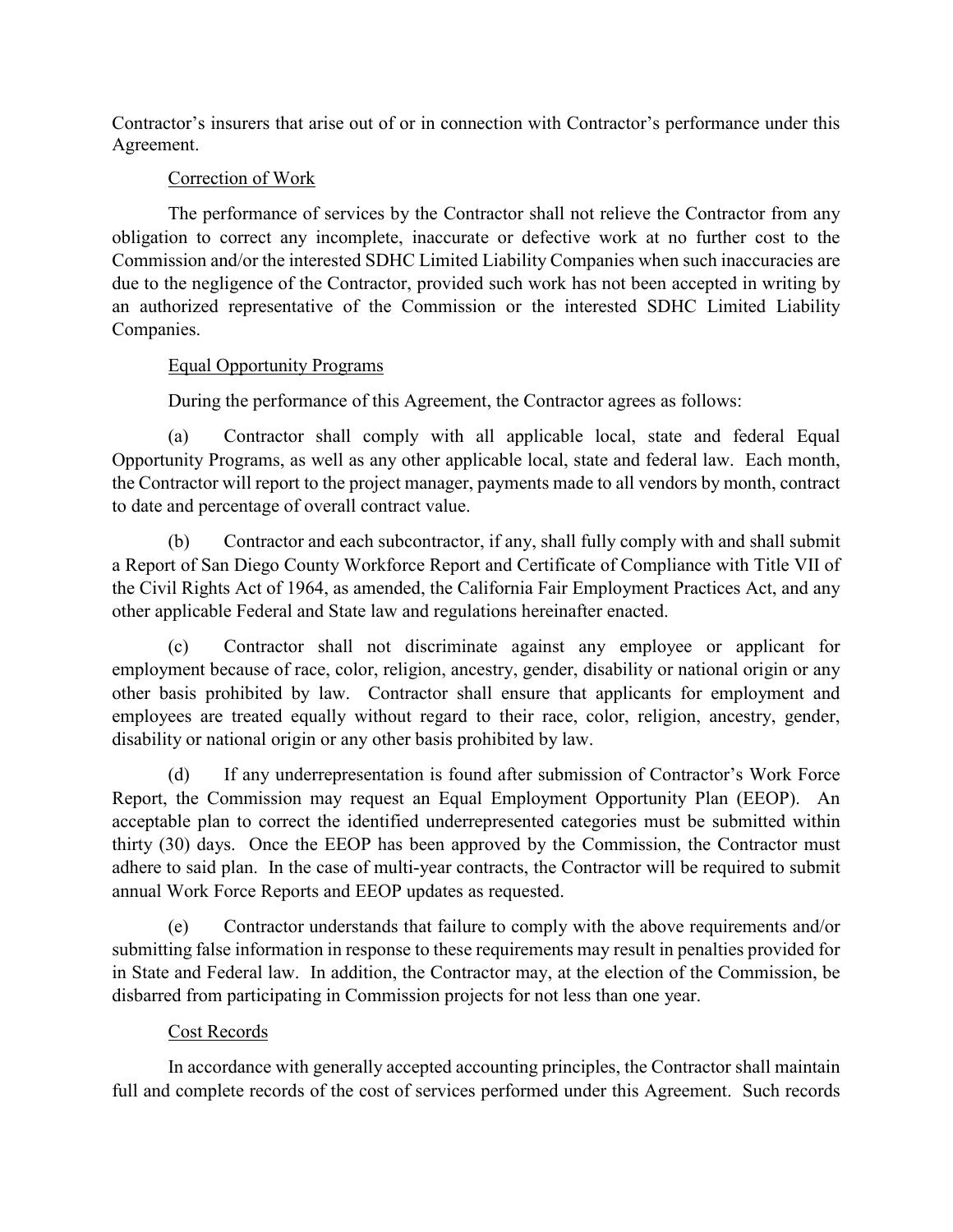shall be open to the inspection of the Commission, the SDHC Limited Liability Companies, and/or to the appropriate federal agencies after reasonable notice, and at reasonable times.

### Subcontracting

(a) No services covered by this Agreement shall be subcontracted without the prior written consent of the Commission and/or the interested SDHC Limited Liability Companies.

(b) In order to obtain consent, Contractor shall submit a list of all potential subcontractors, and a description of work to be performed by each subcontractor, to the Commission. Once this list has been approved, no changes to the list will be allowed except by written approval of the Commission and/or the interested SDHC Limited Liability Companies.

(c) The Contractor shall be as fully responsible to the Commission and the SDHC Limited Liability Companies for the acts and omissions of his subcontractors, and of persons directly or indirectly employed by them, as he is for acts and omissions of persons directly employed by him.

(d) Consistent with Presidential Executive Orders 11625, 12138, and 12432, Commission requires Contractor to take positive steps to ensure that small and minority-owned businesses, women's business enterprises, and other individuals and firms located in or owned in substantial part by persons residing in the area of the Commission and/or labor surplus areas are used whenever possible, if the subcontracting of services or work covered by this Agreement is anticipated. Such efforts shall include, but shall not be limited to: (i) including such firms, when qualified, on solicitation mailing lists; (ii) encouraging their participation through direct solicitation of proposals whenever they are a potential source; (iii) dividing total subcontract requirements, when economically feasible, into smaller tasks or quantities to permit maximum participation by such firms; (iv) establishing delivery schedules, where the requirement permits, which encourages participation by such firms; and (v) using the services and assistance of the Small Business Commerce.

(i) A small business is defined as a business that is independently owned, not dominant in its field of operation and not an affiliate or subsidiary of a business dominant in its field of operation.

(ii) A minority-owned business is defined as a business which is at least 51% owned by one or more minority groups; or in the case of a publicly owned business, one in which at least 51% of its voting stock is owned by one or more minority group members, and whose management and daily business operation are controlled by one or more such individuals. Minority group members include, but are not limited to, Black Americans, Hispanic Americans, Native Americans, Asian Pacific Americans, Asian Indian Americans, and Hasidic Jewish Americans.

(iii) A women's business enterprise is defined as a business that is at least 51% owned by a woman or women who are U.S. citizens and who control and operate the business.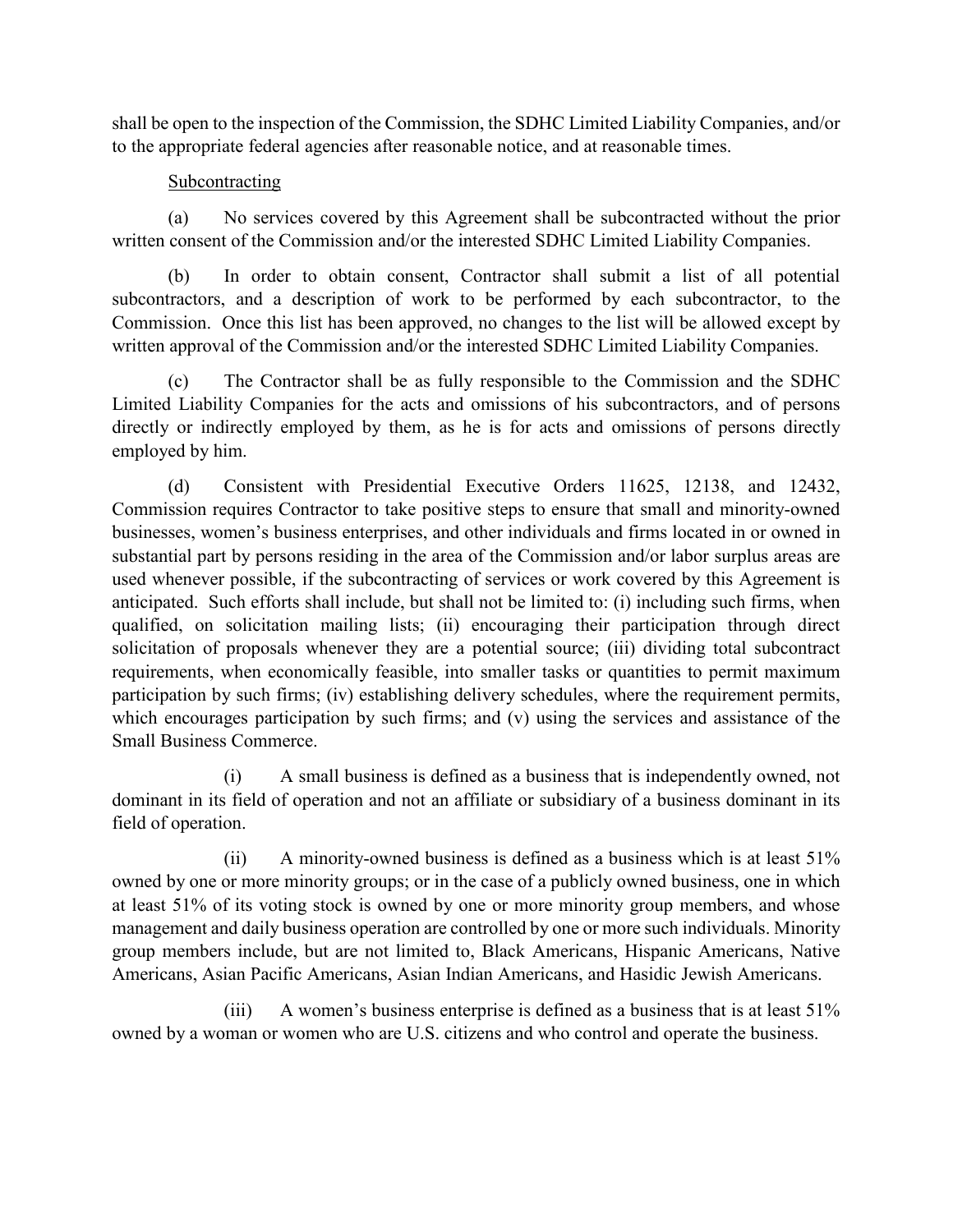(iv) A labor surplus area business is defined as a business which, together with its immediate subcontractors, will incur more than 50% of the cost of performing the contract in an area of concentrated unemployment or underemployment, as defined by the U.S. Department of Labor in 20 CFR Part 654, Subpart A, and in the list of labor surplus areas published by the Employment and Training Administration.

### Assignability

(a) The Contractor shall not assign any interest in this Agreement and shall not transfer any interest in the same (whether by assignment or novation) without the prior written approval of the Commission and the interested SDHC Limited Liability Companies. Commission may assign this Agreement or any portion of this Agreement to any entity that is wholly-owned by the Commission by giving written notice of such assignment to Contractor and provided that such assignment shall not change the terms of this Agreement.

(b) Claims for money due or to become due to the Contractor from the Commission and/or the SDHC Limited Liability Companies under this Agreement may be assigned to a bank, trust company, or other financial institutions, or to a Trustee in Bankruptcy, without such approval. Notice of any such assignment or transfer shall be furnished promptly to the Commission and/or the interested SDHC Limited Liability Companies.

### **Changes**

The Commission and the SDHC Limited Liability Companies may, from time to time, request changes in the Specifications/Scope of Work of the Agreement to be performed hereunder. Such changes, including any increase or decrease in the amount of the Contractor's compensation, which are mutually agreed upon, by and between the parties, shall be incorporated into this Agreement.

# Documents and Written Reports

The Contractor, when preparing any document or written report for or under the direction of the Commission, the Housing Authority, or the City of San Diego, shall comply with the provisions of Government Code Section 7550; to wit,

(a) Any document or written report prepared for or under the direction of a state or local agency, which is prepared in whole or in part by non-employees of such agency, shall contain the numbers and dollar amounts of such contracts and subcontracts relating to the preparation of such document or written report; provided, however, if the total cost for work performed by non-employees of the agency exceeds five thousand dollars (\$5,000). The contract and subcontract numbers and dollar amounts shall be contained in a separate section of such document or written report.

(b) When multiple documents or written reports are the subject or product of the contract, the disclosure section may also contain a statement indicating that the total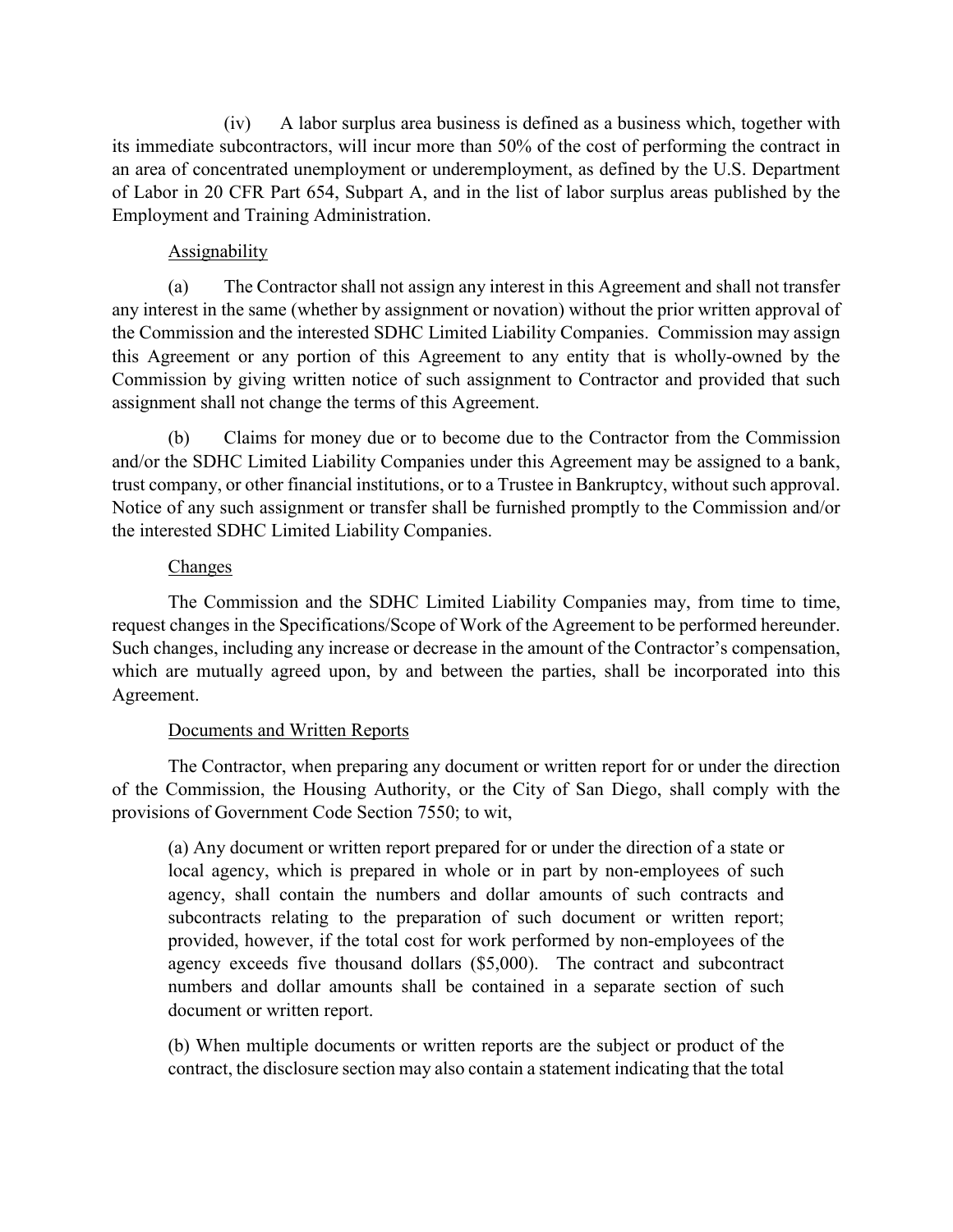contract amount represents compensation for multiple documents or written reports.

#### Termination

This Agreement may be terminated by the Commission and/or any of the SDHC Limited Liability Companies on thirty (30) days' written notice to the Contractor, the effective date of cancellation being the 30th day of said written notice with no further action required by either party.

### Attorneys' Fees and Costs

If any legal action or any arbitration or other proceeding is brought for the enforcement of this Agreement, or because of an alleged dispute, breach, default or misrepresentation in connection with any of the provisions of this Agreement, the successful or prevailing Party or Parties shall be entitled to recover reasonable attorneys' fees and other costs incurred in that action or proceeding, in addition to any other relief to which it or they may be entitled.

#### Entire Agreement

This Agreement represents the sole and entire agreement between the Commission, the SDHC Limited Liability Companies, and Contractor and supersedes all prior negotiations, representations, agreements, arrangements or understandings, either oral or written, between or among the parties hereto, relating to the subject matter of this Agreement, which are not fully expressed herein. No waiver, alteration, or modification of any of the provisions of this Agreement shall be binding unless in writing and signed by a duly authorized representative of each party.

#### Partial Invalidity

If any term, covenant, condition or provision of this Agreement is held by a court of competent jurisdiction to be invalid, void or unenforceable, the remainder of the provisions of this Agreement shall remain in full force and effect and shall in no way be affected, impaired or invalidated.

### Contract Governed by Laws of State of California

This Agreement and its performance and all suits and special proceedings under this Agreement shall be construed in accordance with the laws of the State of California. In any action, special proceeding, or other proceeding that may be brought arising out of, under, or because of this Agreement, the laws of the State of California shall be applicable and shall govern to the exclusion of the law of any other forum, without regard to the jurisdiction in which the action or special proceeding may be instituted.

### Interest of Member of Congress

No member or delegate to the Congress of the United States of America or Resident Commissioner shall be admitted to any share or part of this Agreement or to any benefit to arise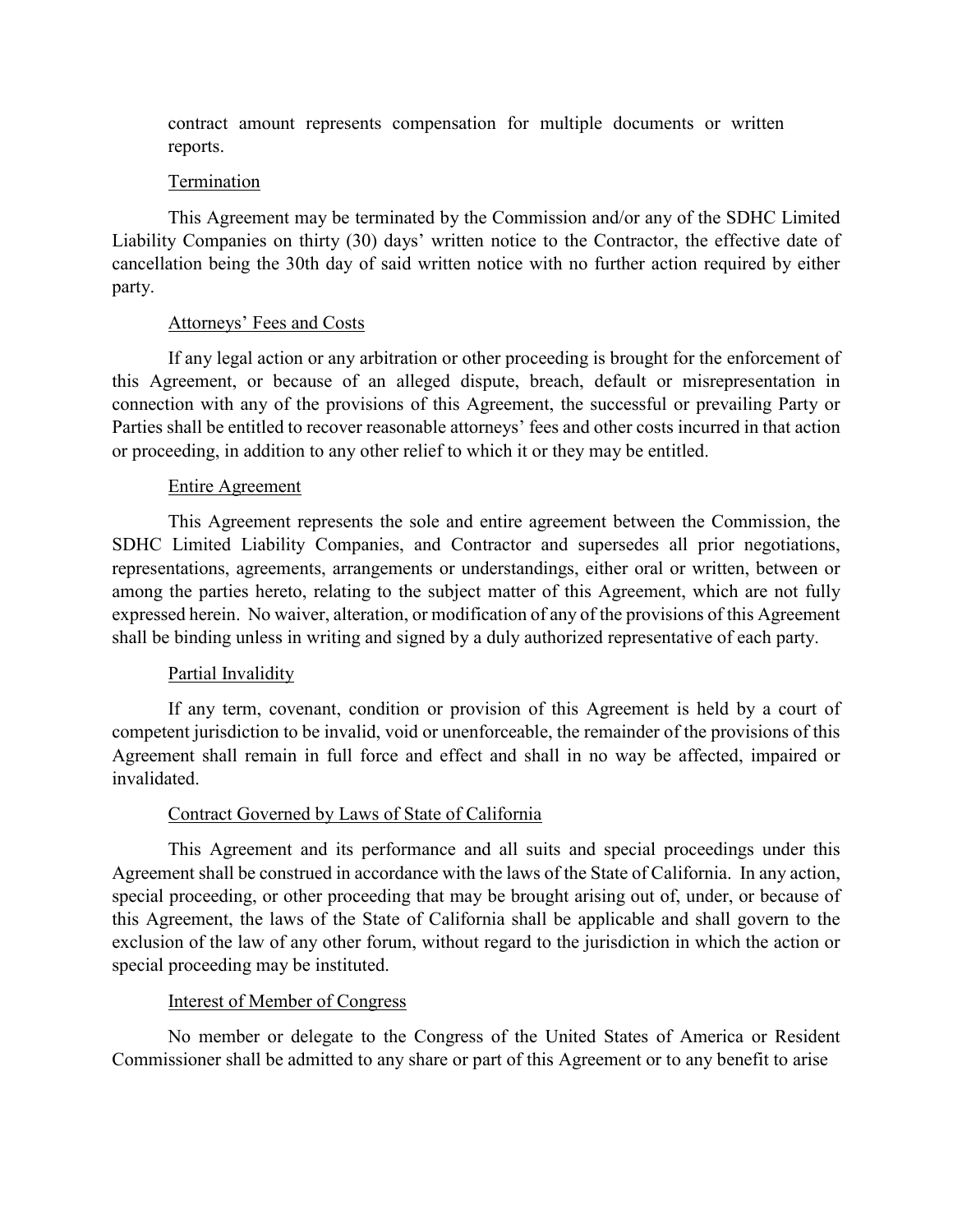therefrom, but this provision shall not be construed to extend to this Agreement if made with a corporation for its general benefit.

### Interest of Current or Former Members, Officers, Employees

No member, officer or employee of the Commission, no member of the governing body of the locality in which the work is situated, no member of the governing body in which the Commission was activated, and no other public official of such locality or localities who exercises any functions or responsibilities with respect to the assignment of work, shall, during his or her tenure, or for one year thereafter, have any interest, direct or indirect, in this Agreement or the proceeds thereof. Any violation of this section shall result in unilateral and immediate termination of this Agreement by the Commission.

# Drug-free Workplace

Contractor shall certify to the Commission that it will provide a drug-free workplace and do each of the following:

(a) Publish a statement notifying its employees that unlawful manufacture, distribution, dispensation, possession or use of a controlled substance as defined in schedules I-V of Section 202 of the Controlled Substance Act (21 U.S.C. 812) is prohibited in Contractor's workplace and specify the actions that will be taken against employees for violation of the prohibition.

(b) Establish a drug-free awareness program to inform employees about all of the following:

- (i) The dangers of drug abuse in the workplace.
- (ii) The Contractor's policy of maintaining a drug-free workplace.

(iii) Any available drug counseling, rehabilitation and employee assistance

programs.

(iv) The penalties that may be imposed upon employees for drug abuse violations.

(c) Post the statement required by subdivision 221(a) in a prominent place at Contractor's main office and at any job site large enough to necessitate an on-site office.

# Plan of Operation

The Contractor shall submit to the Contracting Officer a complete plan of operations. The Contractor is responsible for notifying the Contracting Officer of any changes to the plan of operations.

# Labor Provisions

It is the responsibility of the Contractor and the Contractor shall be fully aware of and shall comply with each and every requirement of State, Federal and Local law concerning the provision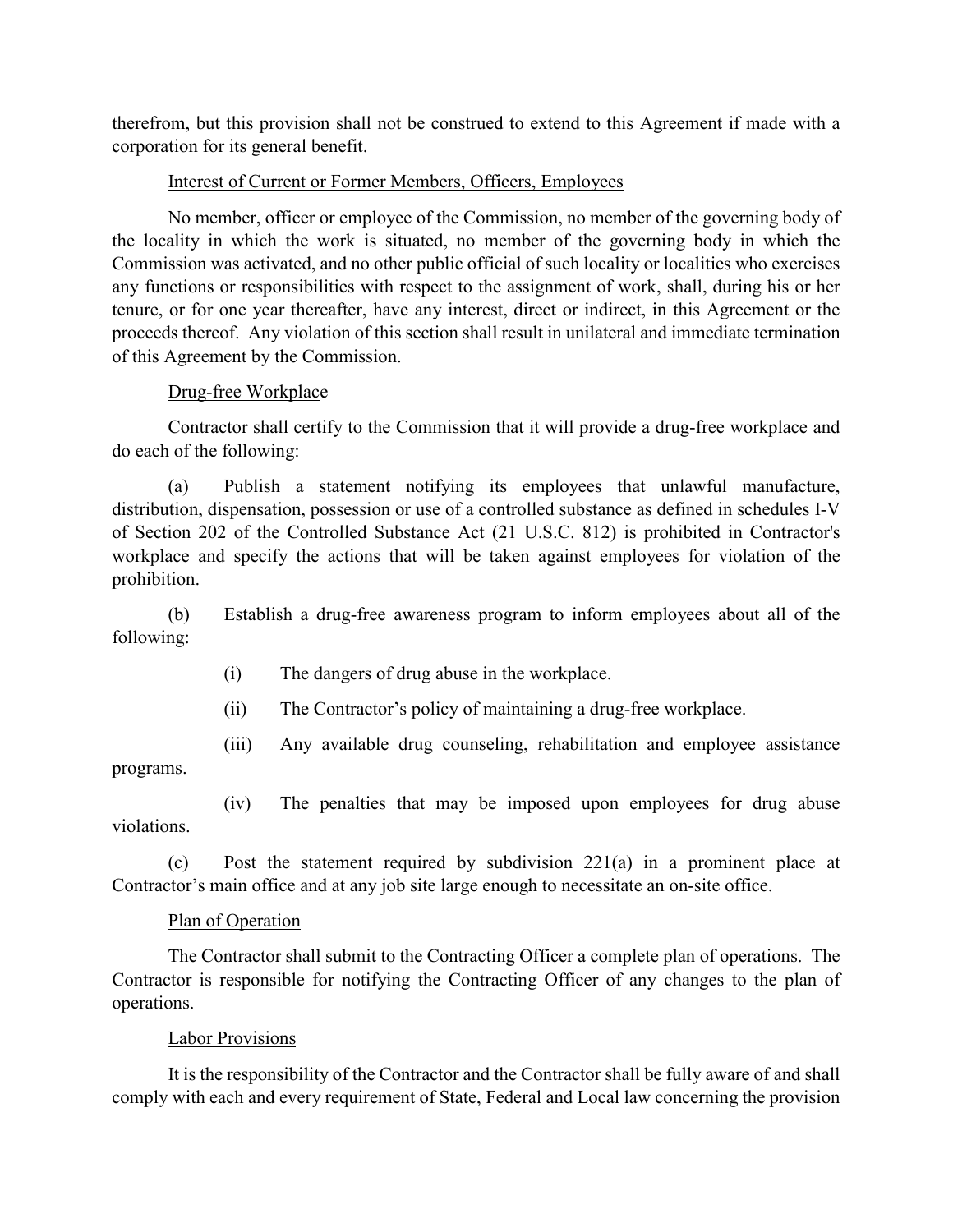of labor concerning this Agreement, including but not limited to, the payment of applicable wage rates, if any.

 $\boxtimes$  If checked, additional state prevailing wage terms are contained in Attachment No. 6.

 $\bowtie$  If checked, additional federal prevailing wage terms are contained in Attachment No. 6.

# Contract Works Hours and Safety Standards Act

In the event Contractor's performance of this Agreement entails the use of laborers or mechanics, and the Agreement is for more than the sum of \$100,000, and uses Federal funds, then Contractor shall comply with Sections 103 and 107 of the Contract Work Hours and Safety Standards Act (40 U.S.C. 3701 et seq.) as supplemented by Department of Labor regulations (29 C.F.R. Part 5).

# Extension of Contract Term

(a) Provided, that the Contractor is not in default under the terms of this Agreement, the Chief Executive Officer of the Commission for itself and/or on behalf of the SDHC Limited Liability Companies, may extend the terms of the Agreement for a period, not to exceed ninety days, on the same payment schedule, terms and conditions, in effect on the date that the Agreement would otherwise have terminated, including the option period, if any. The option to extend the Agreement may not be exercised by the Contractor.

(b) The Agreement may not be extended for an aggregate period of more than ninety days, but may be exercised in multiple "Notices of Extension", of not less than seven days in duration, for each such notice. The Agreement may be extended by the Commission or any of the SDHC Limited Liability Companies by delivery of a Notice of Extension in writing to the Contractor and that the stated terms and conditions of the Agreement shall be adhered to by the parties during the term of the extension.

(c) Nothing contained herein, however, shall require the Commission or any of the SDHC Limited Liability Companies to exercise any option to extend the Agreement. During the extension of the Agreement, the Contractor shall provide the Commission and the SDHC Limited Liability Companies with additional certificates of insurance, if necessary, covering the term(s) of the extension.

(d) Notice of Extension may be served by the Commission for itself and/or on behalf of the SDHC Limited Liability Companies upon the Contractor not earlier than sixty days before the original termination date of the Agreement and not later than eighty-three days after the original termination date of the Agreement. Nothing contained herein shall be construed as granting the Contractor a right to compel the Chief Executive Officer of the Commission, for itself or on behalf of the SDHC Limited Liability Companies, to exercise the option to extend the Agreement.

(e) The Commission, the SDHC Limited Liability Companies and the Housing Authority hereby delegate the authority to the Chief Executive Officer of the Commission to pay compensation to Contractor, during the option period, on a pro rata basis, for any extension period, based upon the contract rate in effect on the date of the exercise of the extension.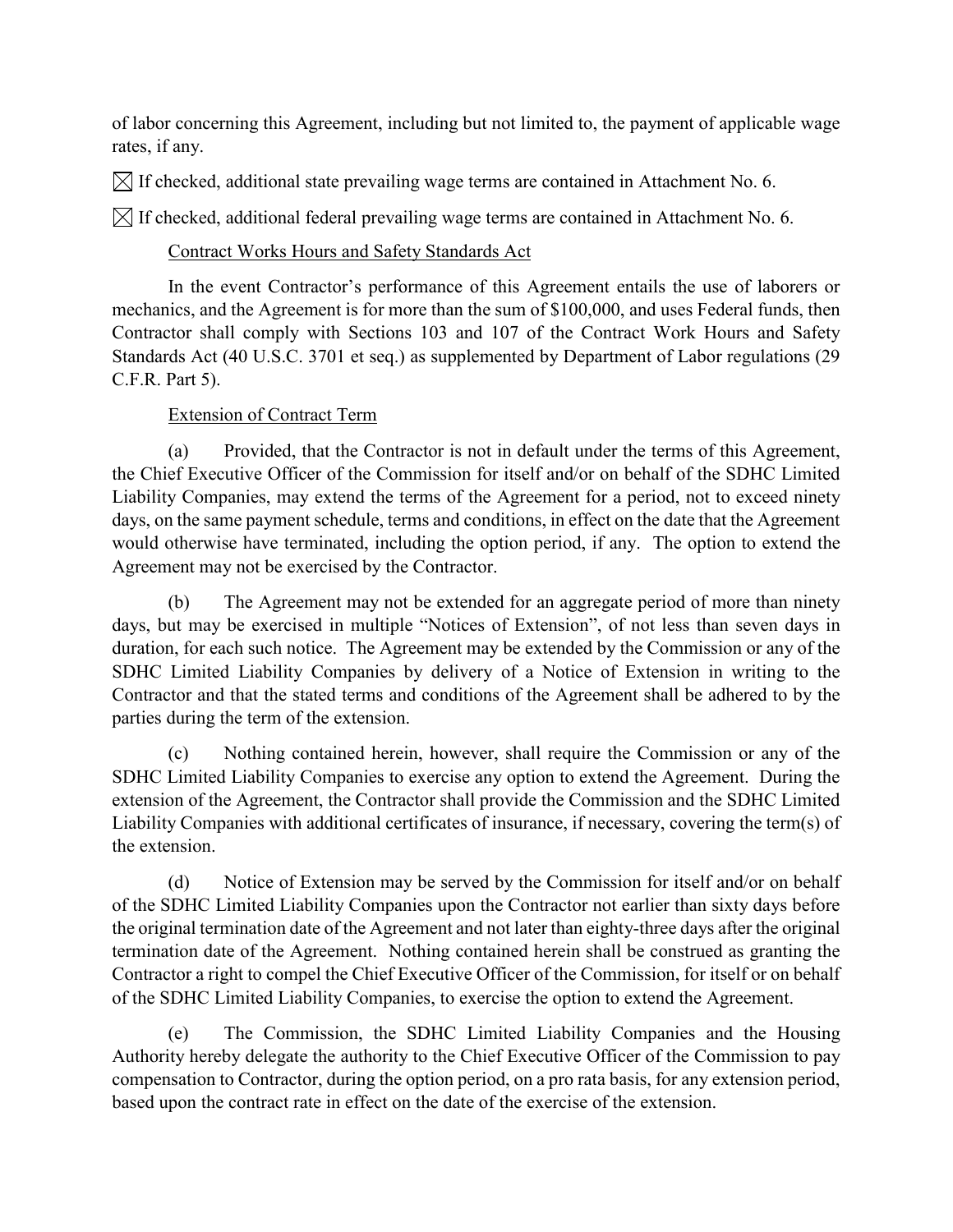(f) All contracts which are approved by the Commission and/or Housing Authority and include options for renewal may be renewed by the Chief Executive Officer or his/her designee at the previously stated terms for renewal. The Chief Executive Officer's authority to execute the option for renewal includes authorization to execute the required documents, identify appropriate funding source and authorize payment of funds for the continuation of services identified in the Scope of Services.

### Statement of Economic Interest Disclosure Form (for consulting services only)

Contractor shall assure that each principal of the Contractor that is supervising the Contractor's work under this Agreement shall file a completed and executed Statement of Economic Interest Disclosure Form (Form 700) with the City Clerk's Office of the City of San Diego, a copy of which is attached to this Agreement, if applicable, at the following times:

- (a) Upon execution of this Agreement;
- (b) Annually on or before April 1 of each year;
- (c) Within thirty (30) days after completion of the Agreement.

Said form will be filed within ten days of written notice from the Commission to the Contractor.

# Conflict between Agreement and Attachments

To the extent that the provisions of the Agreement and the Attachments and Schedules conflict, the following order of construction shall apply:

(a) To the extent that the Agreement and any Attachments or Schedules conflict, the terms and conditions of the Agreement shall prevail; and,

(b) To the extent that any Contract Attachment and any Schedule conflicts, the Contract Attachment shall prevail.

# Section 3 Contract Clauses

(a) The work to be performed under this Agreement is subject to the requirements of Section 3 of the Housing and Urban Development Act of 1968, as amended, 12 U.S.C. 1701u (Section 3). The purpose of Section 3 is to ensure that employment and other economic opportunities generated by HUD assistance or HUD-assisted projects covered by Section 3, shall, to the greatest extent feasible, be directed to low- and very low-income persons, particularly persons who are recipients of HUD assistance for housing.

(b) The parties to this Agreement agree to comply with HUD's regulations in 24 C.F.R. part 135, which implement Section 3. As evidenced by their execution of this Agreement, the parties to this Agreement certify that they are under no contractual or other impediment that would prevent them from complying with the part 135 regulations.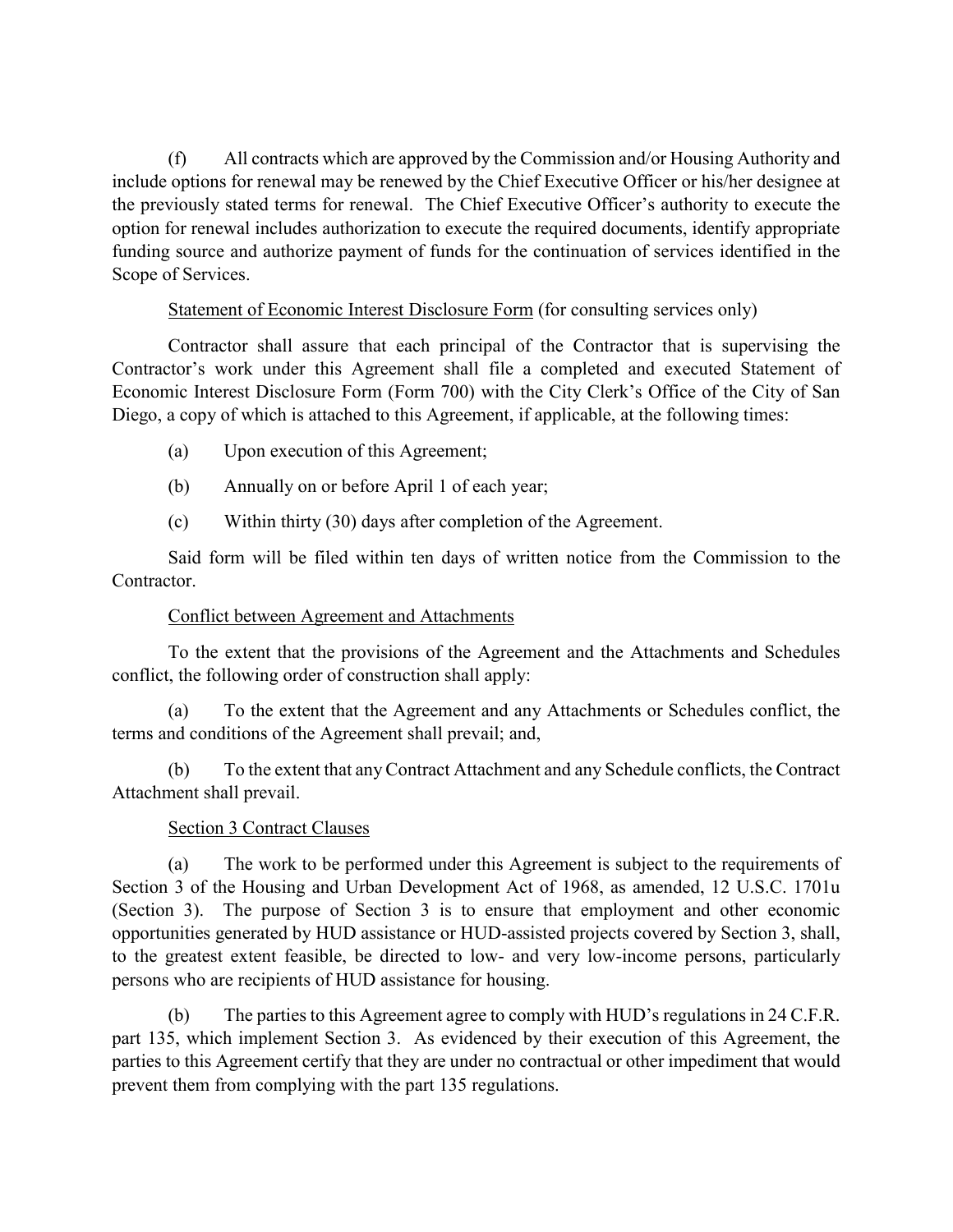(c) The Contractor agrees to send to each labor organization or representative of workers with which the Contractor has a collective bargaining agreement or other understanding, if any, a notice advising the labor organization or workers' representative of the Contractor's commitments under this Section 3 clause, and will post copies of the notice in conspicuous places at the work site where both employees and applicants for training and employment positions can see the notice. The notice shall describe the Section 3 preference, shall set forth minimum number and job titles subject to hire, availability of apprenticeship and training positions, the qualifications for each; and the name and location of the person(s) taking applications for each of the positions; and the anticipated date the work shall begin.

(d) The Contractor agrees to include the Section 3 clause in every subcontract subject to compliance with regulations in 24 C.F.R. part 135, and agrees to take appropriate action, as provided in an applicable provision of the subcontract or in this Section 3 clause, upon a finding that the subcontractor is in violation of the regulations in 24 C.F.R. part 135. The Contractor will not subcontract with any subcontractor where the Contractor has notice or knowledge that the subcontractor has been found in violation of the regulations in 24 C.F.R. part 135.

(e) The Contractor will certify that any vacant employment positions, including training positions, that are filled (1) after the Contractor is selected but before the Agreement is executed, and (2) with persons other than those to whom the regulations of 24 C.F.R. part 135 require employment opportunities to be directed, were not filled to circumvent the Contractor's obligations under 24 C.F.R. part 135.

(f) Noncompliance with HUD's regulations in 24 C.F.R. part 135 may result in sanctions, termination of this Agreement for default, and debarment or suspension from future HUD-assisted contracts.

(g) With respect to work performed in connection with Section 3 covered Indian housing assistance, Section 7(b) of the Indian Self-Determination and Education Assistance Act (25 U.S.C. 450e) also applies to the work to be performed under this Agreement. Section 7(b) requires that to the greatest extent feasible (i) preference and opportunities for training and employment subcontracts shall be given to Indians, and (ii) preference in the award of contracts and subcontracts shall be given to Indian organizations and Indian-owned Economic Enterprises. Parties to this Agreement that are subject to the provisions of Section 3 and Section 7(b) agree to comply with Section 3 to the maximum extent feasible, but not in derogation of compliance with Section 7(b).

# Audit Requirements

 Where this Agreement is funded by federal funding, 24 CFR 84.26 requires that nonprofit institutions and institutions of higher education shall be subject to the audit requirements contained in the Single Audit Act Amendments of 1996, and revised OMB Circular A-133, "Audits of States, Local Governments, and Non-Profit Organizations." All entities other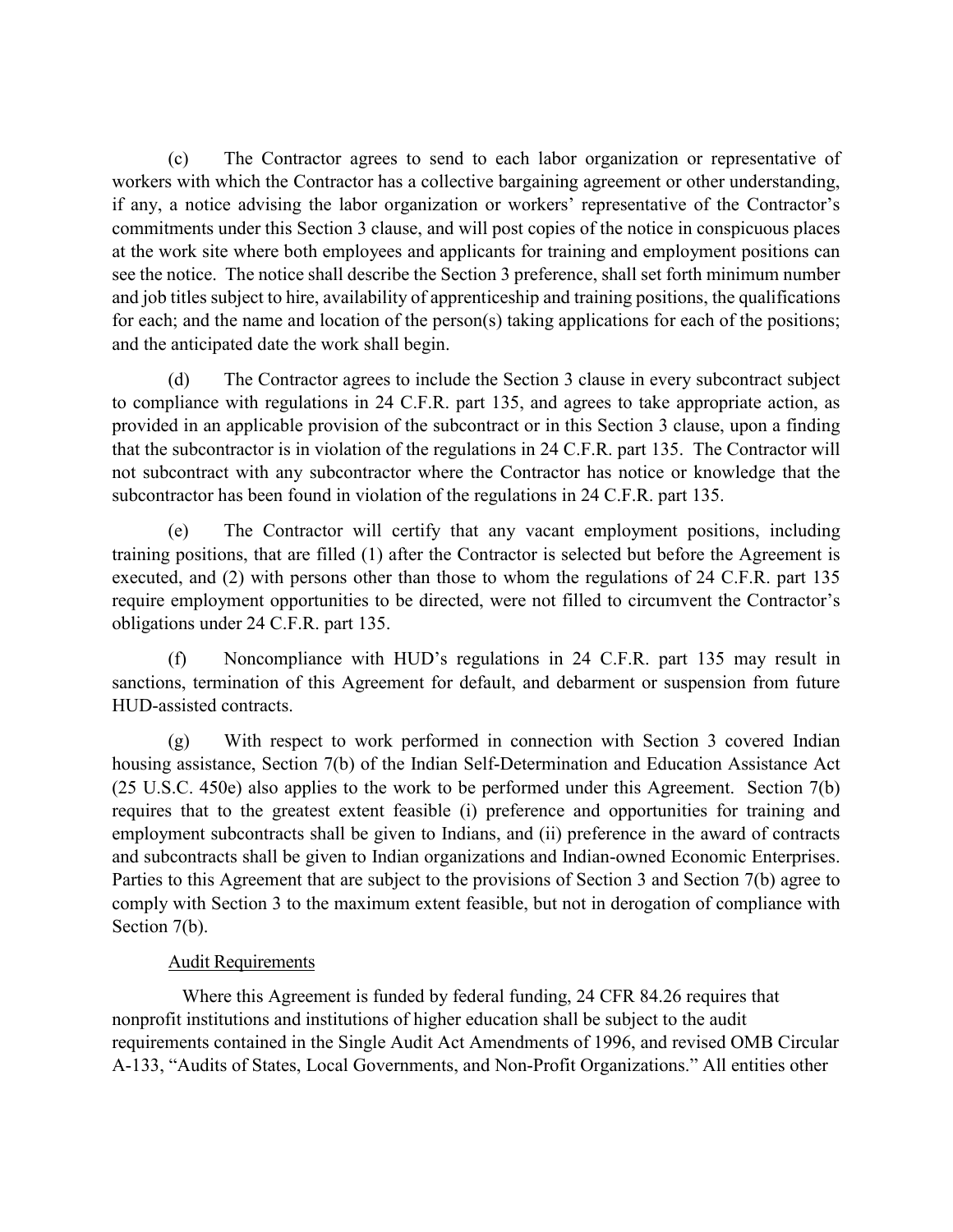than non-profit institutions shall be subject to the audit requirements of HUD or the prime recipient as incorporated into the award document.

Where this Agreement is funded by non-federal funds, Contractor shall be subject to audit requirements as set forth in the award document, if it exists. Otherwise Contractor shall adhere to those requirements as set forth in the Single Audit Act Amendments of 1996 and revised OMB Circular A-133.

# Lobbying Provisions

Contractor hereby certifies to the Commission, under penalty of perjury, under the terms of applicable federal law, that at all applicable times before, during and after the term of the agreement, that:

(a) No Federal appropriated funds have been paid or will be paid, by or on behalf of it, to any person for influencing or attempting to influence an officer or employee of Congress, or an employee of a Member of Congress in connection with the awarding of any Federal contract, the making of any Federal grant, the making of any Federal loan, the entering into of any cooperative agreement, and the extension, continuation, renewal, amendment, or modification of any Federal contract, grant, loan or cooperative agreement;

(b) If any funds other than Federal appropriated funds have been paid to any person for influencing or attempting to influence an officer or employee of any agency, a Member of Congress, an officer or employee of Congress, or an employee of a Member of Congress in connection with this Federal contract, grant, loan or cooperative agreement, it will complete and submit Standard Form-LLL, "Disclosure Form to Report Lobbying", in accordance with its instructions;

(c) Contractor will require that the above stated language be included in the award documents for all subawards at all tiers, including subcontracts, subgrants, loans, contracts, and cooperative agreements concerning the subject matter of this Agreement; and

(d) Further, Contractor and all subrecipients, at all times, shall certify compliance with the provisions of 31 USC 1352 and any and all terms and conditions of the Byrd Anti-Lobbying Amendment, as amended from time to time.

# Severability

The performance to be rendered under this Agreement is divided into parts, generally divided based on the party to whom goods or services are to be provided:  $\overline{X}$  (1) Commission;  $\boxtimes$  (2) Northern SDHC FNMA LLC;  $\boxtimes$  (3) Northern SDHC FHA LLC;  $\boxtimes$  (4) Southern SDHC FHA LLC;  $\boxtimes$  (5) Central SDHC FNMA LLC;  $\boxtimes$  (6) Central SDHC FHA LLC;  $\boxtimes$  (7) Belden SDHC FNMA LLC. The breach of this Agreement by Contractor as to the Commission or any one of the SDHC Limited Liability Companies shall not affect the right of the remaining parties to receive goods and/or services pursuant to this Agreement. Furthermore, this Agreement may be severed by Commission and/or one or more of the SDHC Limited Liability Companies, with respect to goods or services provided to the severing party.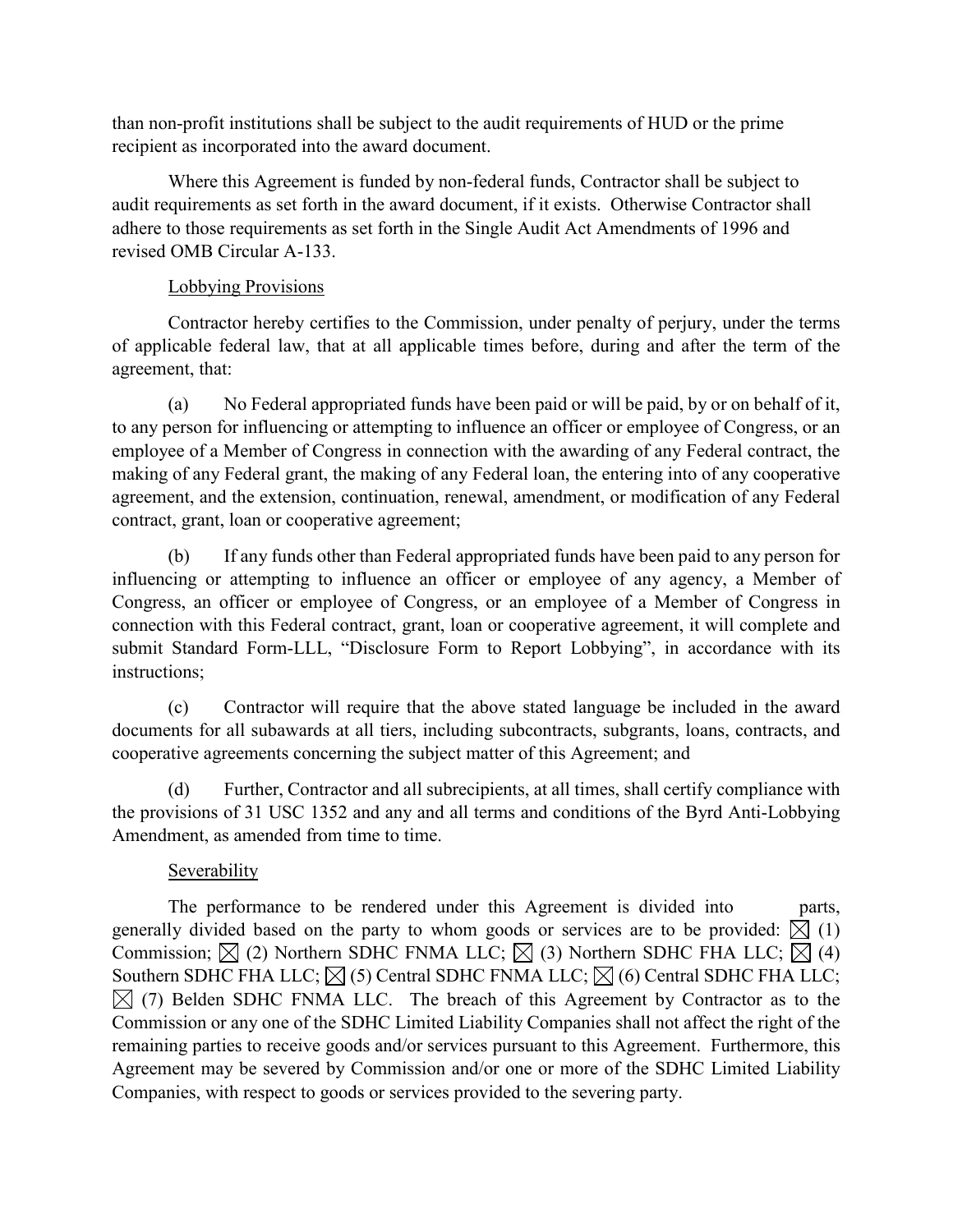#### Energy Conservation.

Provided this Agreement uses Federal funds, Contractor hereby certifies compliance with the mandatory standards and policies relating to energy efficiency which are contained in the State energy conservation plan issued in compliance with the Energy Policy and Conservation Act (Pub. L. 94- 163, 89 Stat. 871).

#### Disputes.

Provided that any source of funds for this Agreement is obtained from Federal sources, then this Agreement shall be subject to the Contract Disputes Act of 1978, as amended, (41 USC 601-613), and except as expressly otherwise provided in the Act, all disputes arising under or relating to this Agreement shall be resolved under the terms of this clause by litigation in State Court. If this Agreement is solely funded from Non-Federal funds, then all disputes shall be resolved by litigation in San Diego County Superior Court, Downtown Branch, after first attempting resolution of the dispute through non-binding mediation.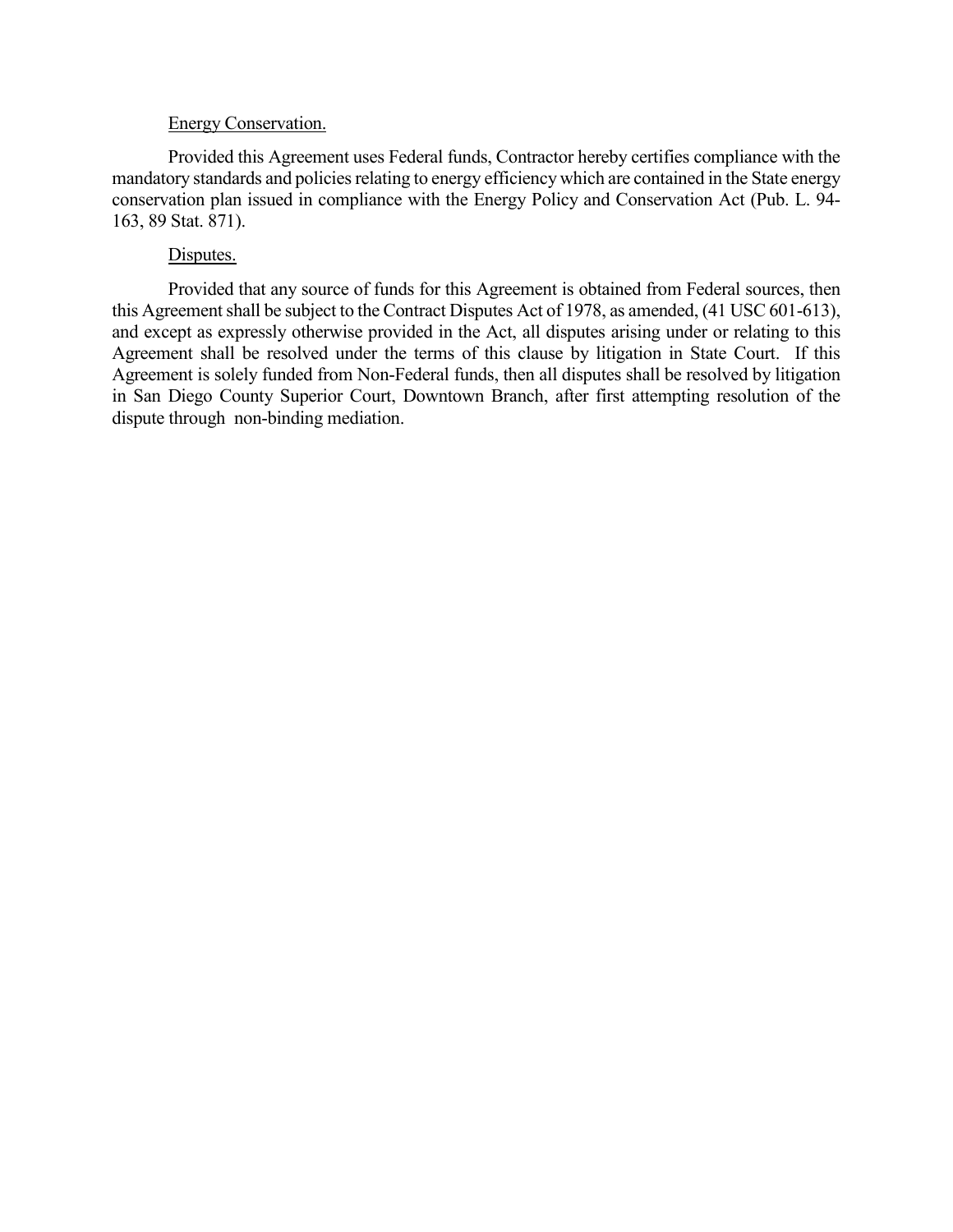# **CONTRACT ATTACHMENT NO. \_\_ PREVAILING WAGE NOTIFICATION**

#### *Check the option that applies:*

This project is utilizing **Federal Prevailing Wage MOD XX, XX/ XX/XXXX**. The contractor will be responsible for paying the appropriate Federal wage rate for each trade/craft.

### *NOTE: Federal Prevailing Wages are applicable to any Contracts/Purchase Orders greater than \$2,000.*

Federal Labor Provisions – HUD Form 5370C, Section II

Labor Standard Provisions for all Maintenance Contracts greater than \$2,000

1. Minimum Wages

(a) All maintenance laborers and mechanics employed under this Agreement in the operation of the project(s) shall be paid unconditionally and not less often than semimonthly, and without subsequent deduction (except as otherwise provided by law or regulations), the full amount of wages due at time of payment computed at rates not less than those contained in the wage determination of the Secretary of Housing and Urban Development which is attached hereto and made a part hereof. Such laborers and mechanics shall be paid the appropriate wage rate on the wage determination for the classification of work actually performed, without regard to skill. Laborers or mechanics performing work in more than one classification may be compensated at the rate specified for each classification for the time actually worked therein; provided, that the employer's payroll records accurately set forth the time spent in each classification in which work is performed. The wage determination, including any additional classifications and wage rates approved by HUD under subparagraph 1(b), shall be posted at all times by the Contractor and its subcontractors at the site of the work in a prominent and accessible place where it can be easily seen by the workers.

(b)

- (i) Any class of laborers or mechanics which is not listed in the wage determination and which is to be employed under the Agreement shall be classified in conformance with the wage determination. HUD shall approve an additional classification and wage rate only when the following criteria have been met:
	- (1) The work to be performed by the classification required is not performed by a classification in the wage determination;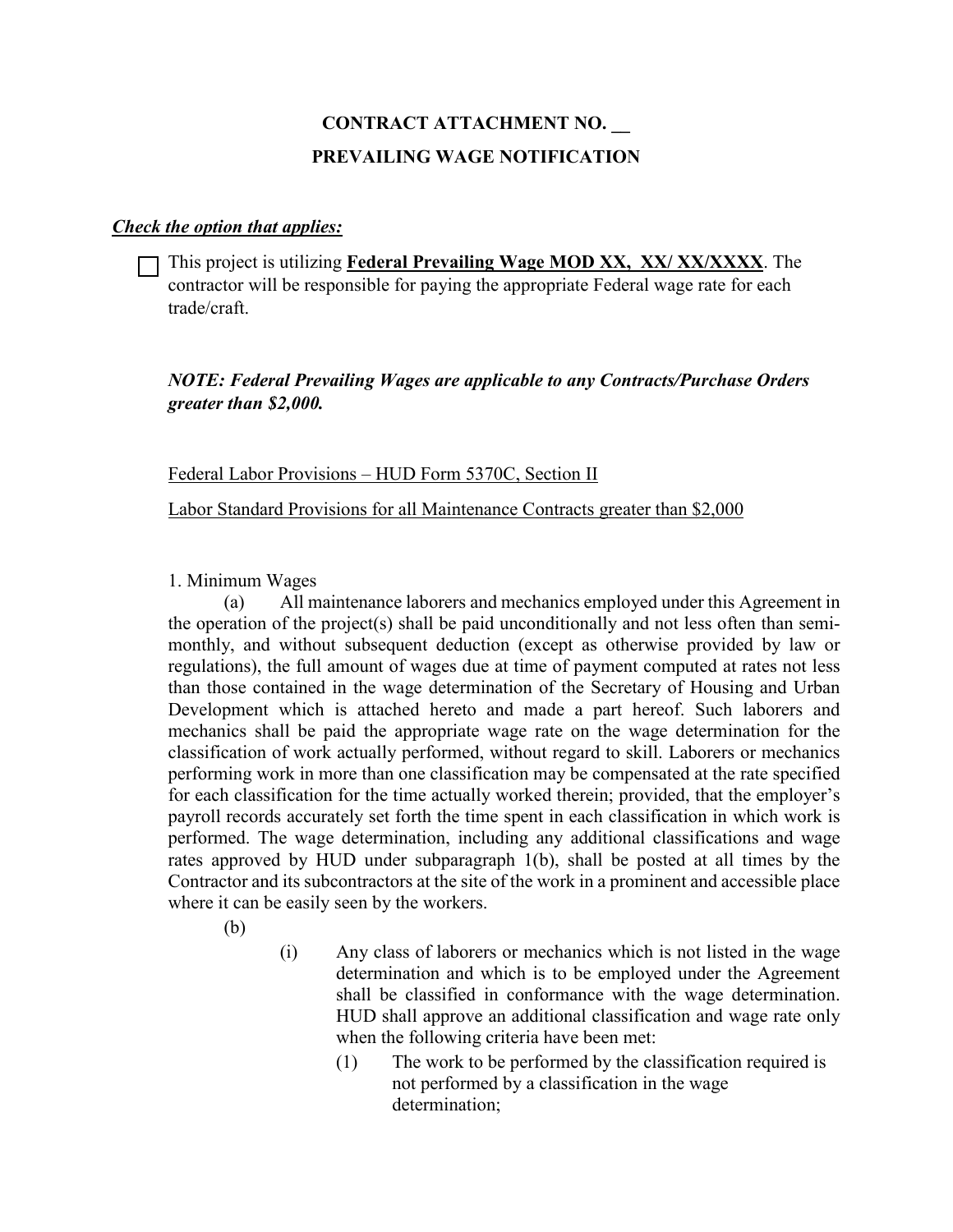- (2) The classification is utilized in the area by the industry; and
- (3) The proposed wage rate bears a reasonable relationship to the wage rates contained in the wage determination.
- (ii) The wage rate determined pursuant to this paragraph shall be paid to all workers performing work in the classification under this Agreement from the first day on which work is performed in the classification.

#### 2. Withholding of funds

The Contracting Officer, upon his/her own action or upon request of HUD, shall withhold or cause to be withheld from the Contractor under this Agreement or any other contract subject to HUD-determined wage rates, with the same prime Contractor, so much of the accrued payments or advances as may be considered necessary to pay laborers and mechanics employed by the Contractor or any subcontractor the full amount of wages required by this clause. In the event of failure to pay any laborer or mechanic employed under this Agreement all or part of the wages required under this Agreement, the Contracting Officer or HUD may, after written notice to the Contractor, take such action as may be necessary to cause the suspension of any further payment or advance until such violations have ceased. The Commission or HUD may, after written notice to the Contractor, disburse such amounts withheld for and on account of the Contractor or subcontractor to the respective employees to whom they are due.

- 3. Records
	- (a) The Contractor and each subcontractor shall make and maintain for three (3) years from the completion of the work records containing the following for each laborer and mechanic:
		- (i) Name, address and Social Security Number;
		- (ii) Correct work classification or classifications;
		- (iii) Hourly rate or rates of monetary wages paid;
		- (iv) Rate or rates of any fringe benefits provided;
		- (v) Number of daily and weekly hours worked;
		- (vi) Gross wages earned;
		- (vii) Any deductions made; and
		- (viii) Actual wages paid.
	- (b) The Contractor and each subcontractor shall make the records required under paragraph 3(a) available for inspection, copying, or transcription by authorized representatives of HUD or the Commission and shall permit such representatives to interview employees during working hours on the job. If the Contractor or any subcontractor fails to make the required records available, HUD or its designee may, after written notice to the Contractor, take such action as may be necessary to cause the suspension of any further payment, advance or guarantee of funds.
- 4. Apprentices and Trainees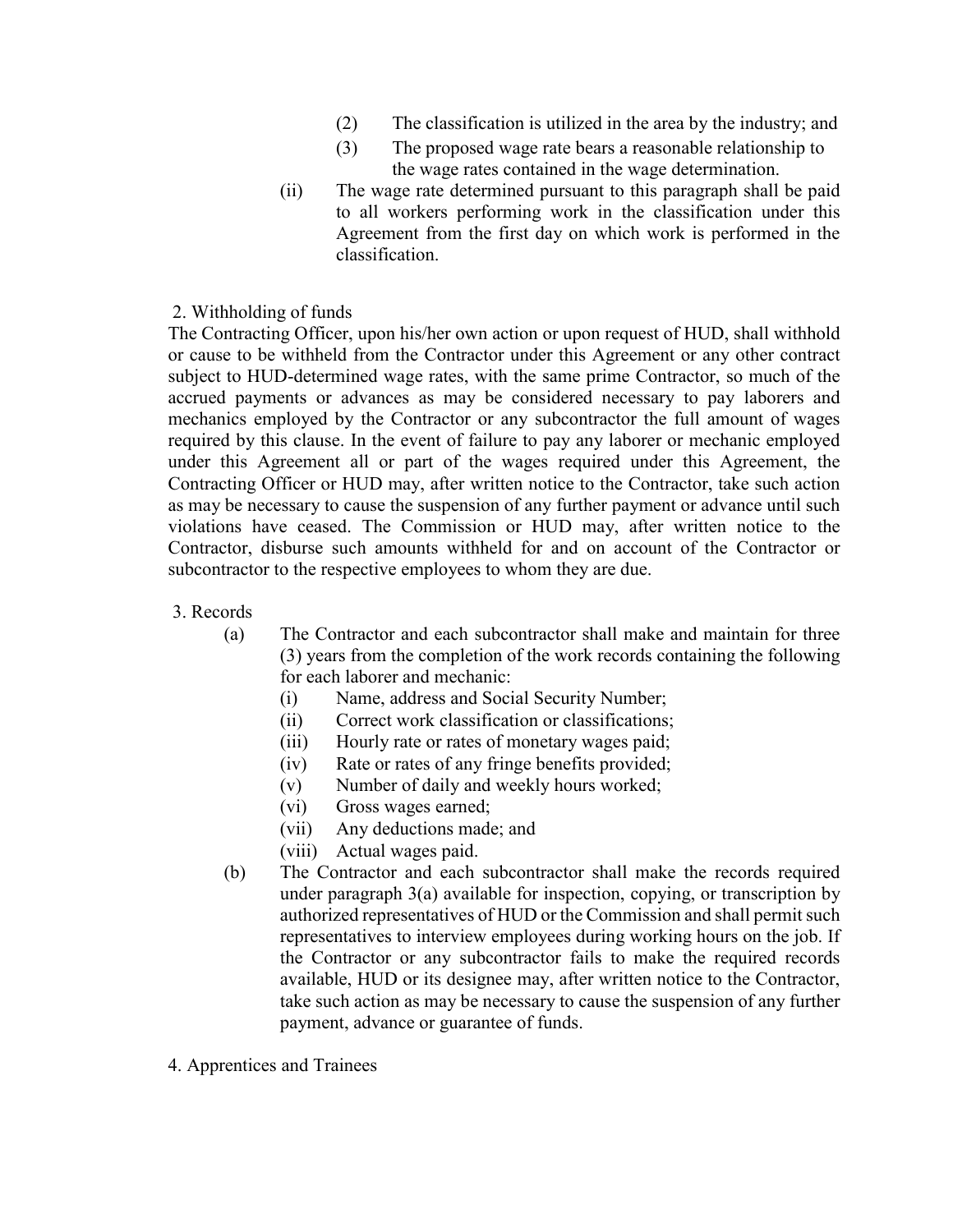- (a) Apprentices and trainees will be permitted to work at less than the predetermined rate for the work they perform when they are employed pursuant to and individually registered in:
	- (i) A bona fide apprenticeship program registered with the U.S. Department of Labor, Employment and Training Administration (ETA), Office of Apprenticeship Training, Employer and Labor Services (OATELS), or with a state apprenticeship agency recognized by OATELS, or if a person is employed in his/her first 90 days of probationary employment as an apprentice in such an apprenticeship program, who is not individually registered in the program, but who has been certified by OATELS or a state apprenticeship agency (where appropriate) to be eligible for probationary employment as an apprentice;
	- (ii) A trainee program which has received prior approval, evidenced by formal certification by the U.S. Department of Labor, ETA; or
	- (iii) A training/trainee program that has received prior approval by HUD.
- (b) Each apprentice or trainee must be paid at not less than the rate specified in the registered or approved program for the apprentice's/trainee's level of progress, expressed as a percentage of the journeyman hourly rate specified in the applicable wage determination. Apprentices and trainees shall be paid fringe benefits in accordance with the provisions of the registered or approved program. If the program does not specify fringe benefits, apprentices/trainees must be paid the full amount of fringe benefits listed on the wage determination for the applicable classification.
- (c) The allowable ratio of apprentices or trainees to journeyman on the job site in any craft classification shall not be greater than the ratio permitted to the employer as to the entire work force under the approved program.
- (d) Any worker employed at an apprentice or trainee wage rate who is not registered in an approved program, and any apprentice or trainee performing work on the job site in excess of the ratio permitted under the approved program, shall be paid not less than the applicable wage rate on the wage determination for the classification of work actually performed.
- (e) In the event OATELS, a state apprenticeship agency recognized by OATELS or ETA, or HUD, withdraws approval of an apprenticeship or trainee program, the employer will no longer be permitted to utilize apprentices/trainees at less than the applicable predetermined rate for the work performed until an acceptable program is approved.
- 5. Disputes concerning labor standards
	- (a) Disputes arising out of the labor standards provisions contained in this Contract Attachment Section 104, other than those in Paragraph 6, shall be subject to the following procedures. Disputes within the meaning of this paragraph include disputes between the Contractor (or any of its subcontractors) and the Commission, or HUD, or the employees or their representatives, concerning payment of prevailing wage rates or proper classification. The procedures in this section may be initiated upon HUD's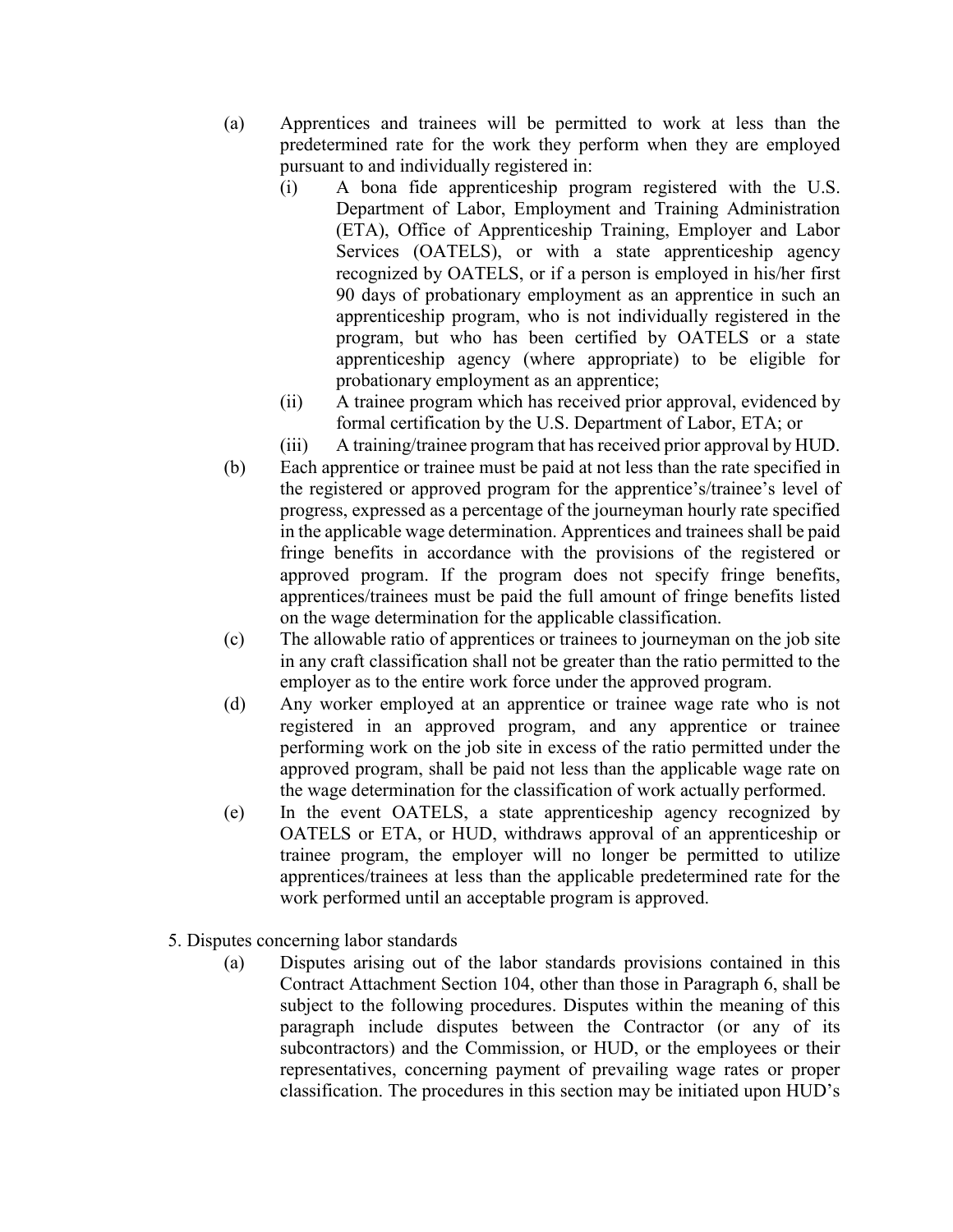own motion, upon referral of the Commission, or upon request of the Contractor or subcontractor(s).

- (i) A Contractor and/or subcontractor or other interested party desiring reconsideration of findings of violation by the Commission or HUD relating to the payment of straight-time prevailing wages or classification of work shall request such reconsideration by letter postmarked within 30 calendar days of the date of notice of findings issued by the Commission or HUD. The request shall set forth those findings that are in dispute and the reasons, including any affirmative defenses, with respect to the violations. The request shall be directed to the appropriate Commission or HUD official in accordance with instructions contained in the notice of findings or, if the notice does not specify to whom a request should be made, to the Regional Labor Relations Officer (HUD).
- (ii) The Commission or HUD official shall, within 60 days (unless otherwise indicated in the notice of findings) after receipt of a timely request for reconsideration, issue a written decision on the findings of violation. The written decision on reconsideration shall contain instructions that any appeal of the decision shall be addressed to the Regional Labor Relations Officer by letter postmarked within 30 calendar days after the date of the decision. In the event that the Regional Labor Relations Officer was the deciding official on reconsideration, the appeal shall be directed to the Director, Office of Labor Relations (HUD). Any appeal must set forth the aspects of the decision that are in dispute and the reasons, including any affirmative defenses, with respect to the violations.
- (iii) The Regional Labor Relations Officer shall, within 60 days (unless otherwise indicated in the decision on reconsideration) after receipt of a timely appeal, issue a written decision on the findings. A decision of the Regional Labor Relations Officer may be appealed to the Director, Office of Labor Relations, by letter postmarked within 30 days of the Regional Labor Relations Officer's decision. Any appeal to the Director must set forth the aspects of the prior decision(s) that are in dispute and the reasons. The decision of the Director, Office of Labor Relations, shall be final.
- (b) Disputes arising out of the labor standards provisions of paragraph 6 shall not be subject to paragraph 5(a) of this Contract Attachment 104. Such disputes shall be resolved in accordance with the procedures of the U.S. Department of Labor set forth in 29 CFR Parts 5, 6 and 7. Disputes within the meaning of this paragraph 5(b) include disputes between the Contractor (or any of its subcontractors) and the Commission, HUD, the U.S. Department of Labor, or the employees or their representatives.
- 6. Contract Work Hours and Safety Standards Act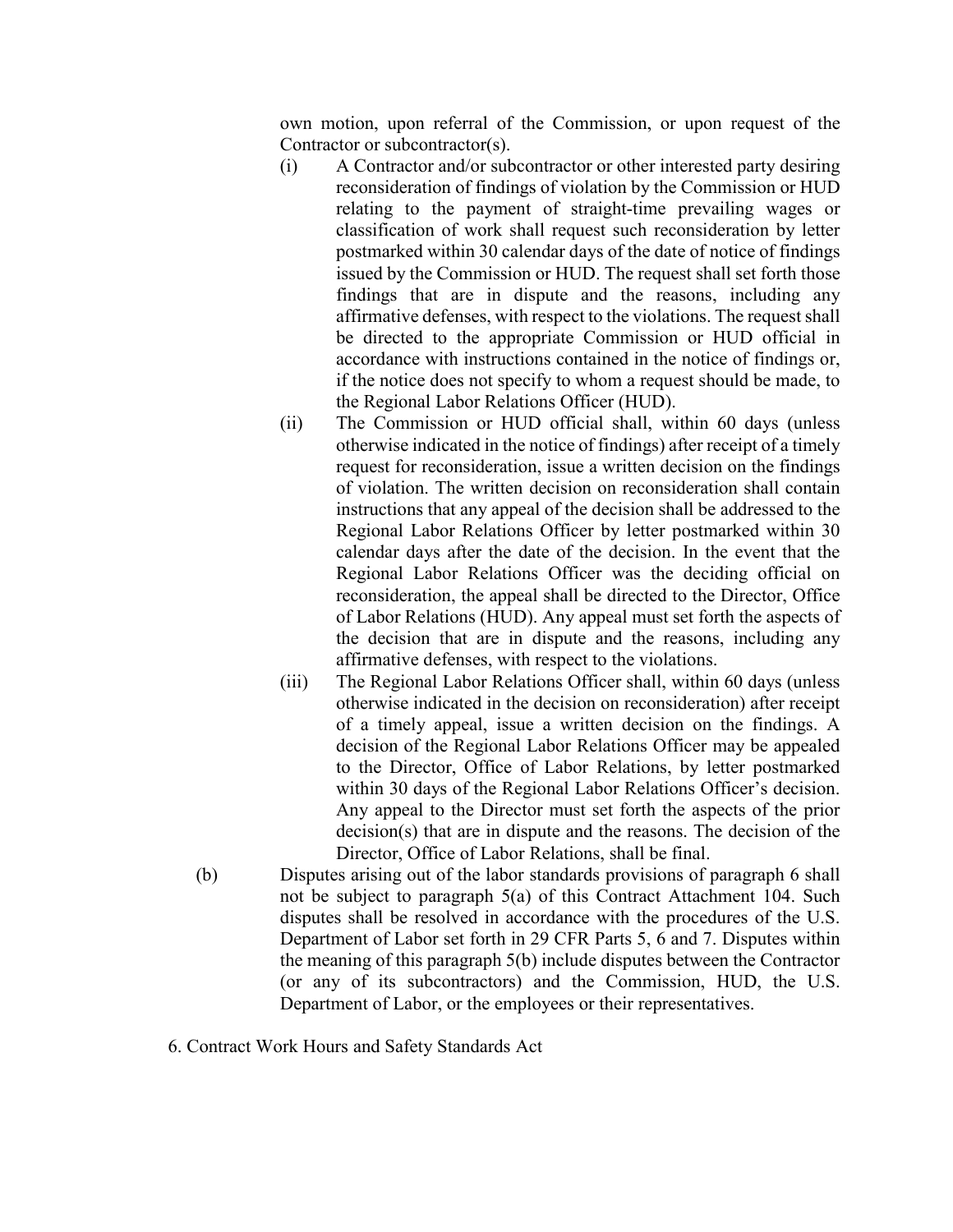The provisions of this paragraph 6 are applicable only where the amount of the prime contract exceeds \$100,000. As used in this paragraph, the terms "laborers" and "mechanics" includes watchmen and guards.

- (a) Overtime requirements. No Contractor or subcontractor contracting for any part of the work under this Agreement which may require or involve the employment of laborers or mechanics shall require or permit any such laborer or mechanic in any workweek in which he or she is employed on such work to work in excess of 40 hours in such workweek unless such laborer or mechanic receives compensation at a rate not less than one and one-half times the basic rate of pay for all hours worked in excess of 40 hours in such workweek.
- (b) Violation; liability for unpaid wages; liquidated damages. In the event of any violation of the provisions set forth in paragraph 6(a), the Contractor and any subcontractor responsible therefor shall be liable for the unpaid wages. In addition, such Contractor and subcontractor shall be liable to the United States (in the case of work done under contract for the District of Columbia or a territory, to the District or to such territory), for liquidated damages. Such liquidated damages shall be computed with respect to each individual laborer or mechanic, including watchmen and guards, employed in violation of the provisions set forth in paragraph (a) of this clause, in the sum of \$10 for each calendar day on which such individual was required or permitted to work in excess of the standard workweek of 40 hours without payment of the overtime wages required by provisions set forth in paragraph (a) of this clause.
- (c) Withholding for unpaid wages and liquidated damages. HUD or its designee shall upon its own action or upon written request of an authorized representative of the U.S. Department of Labor withhold or cause to be withheld, from any moneys payable on account of work performed by the Contractor or subcontractor under any such contract or any federal contract with the same prime Contractor, or any other federally-assisted contract subject to the Contract Work Hours and Safety Standards Act, which is held by the same prime Contractor such sums as may be determined to be necessary to satisfy any liabilities of such Contractor or subcontractor for unpaid wages and liquidated damages as provided in the provisions set forth in paragraph (b) of this clause.

#### 7. Subcontracts

The Contractor or subcontractor shall insert in any subcontracts all the provisions contained in this Contract Attachment 104 and also a clause requiring the subcontractors to include these provisions in any lower tier subcontracts. The prime Contractor shall be responsible for the compliance by any subcontractor or lower tier subcontractor with all the provisions contained in these clauses.

8. Non-Federal Prevailing Wage Rates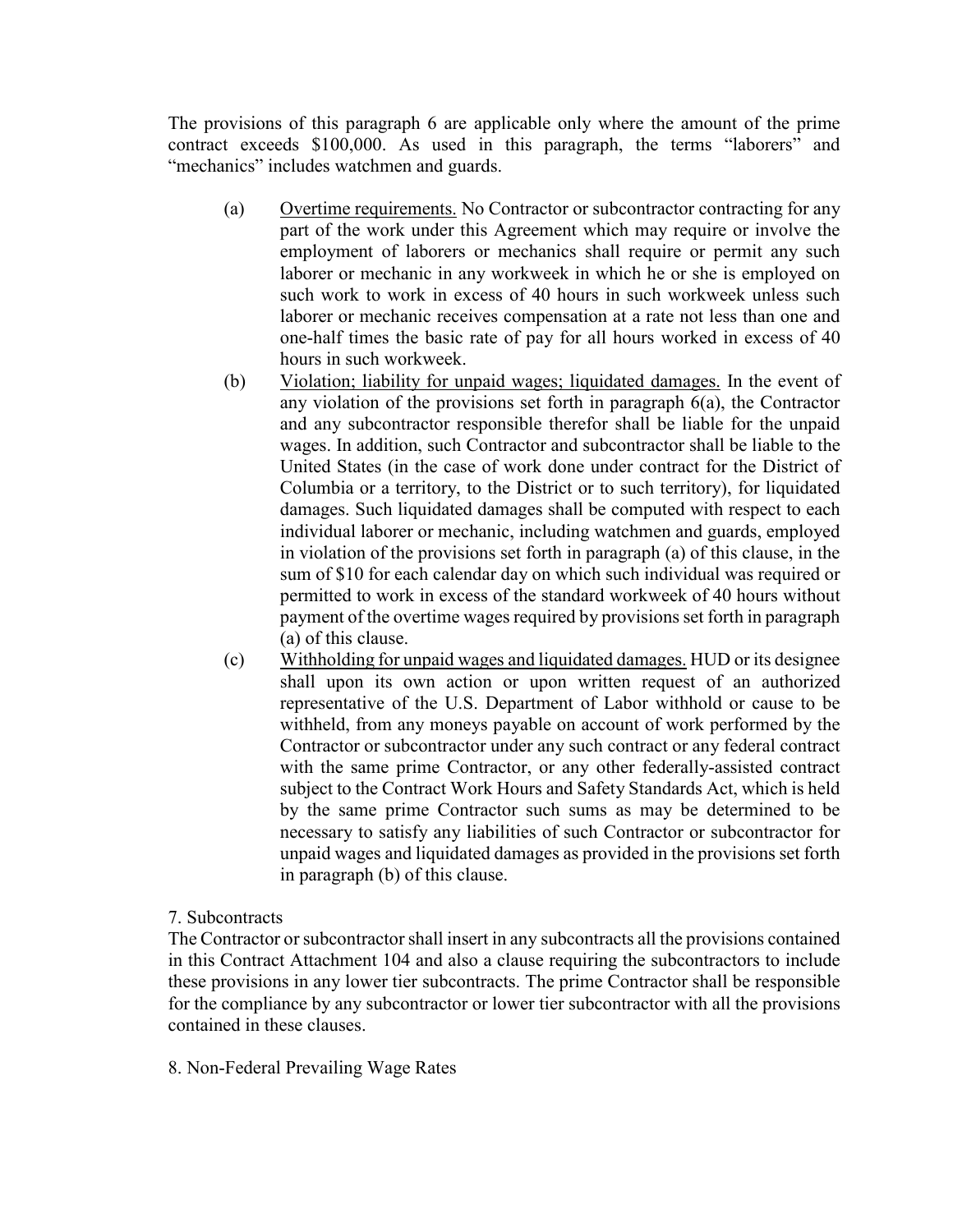Any prevailing wage rate (including basic hourly rate and any fringe benefits), determined under state law to be prevailing, with respect to any employee in any trade or position employed under the Agreement, is inapplicable to the work funded by Federal funds and shall not be enforced against the Contractor or any subcontractor, with respect to employees engaged under the work funding by Federal Funds within the Agreement whenever such non-Federal prevailing wage rate, exclusive of any fringe benefits, exceeds the applicable wage rate determined by the Secretary of HUD to be prevailing in the locality with respect to such trade or position.

This project is utilizing **State Prevailing Wage XXXX-X**. The contractor will be responsible for paying the appropriate State/Local wage rate for each trade/craft.

#### *NOTE: State Prevailing Wages are applicable to any Contracts/Purchase Orders greater than \$1,000.*

A. Contractor shall comply with the prevailing wage requirements and restrictions, obligations, requirements, and penalties of Section 1770 et seq. of the Labor Code, which requires the payment of prevailing wages to appropriate work classifications in all bid specifications and subcontracts.

B. Contractor shall furnish all subcontractors/employees a copy of the Department of Industrial Relations prevailing wage rates, which Contractor will post at the job site in a visible location in accordance with Labor Code Section 1773.2

C. Contractor shall comply with the payroll record keeping and availability requirement of Section 1776 of the Labor Code.

D. Contractor shall make travel and subsistence payments and follow holiday schedule in accordance with Section 1773.2 of the Labor Code.

E. Contractor must employ registered apprentice on all public works projects in accordance with Labor Code 1777.5.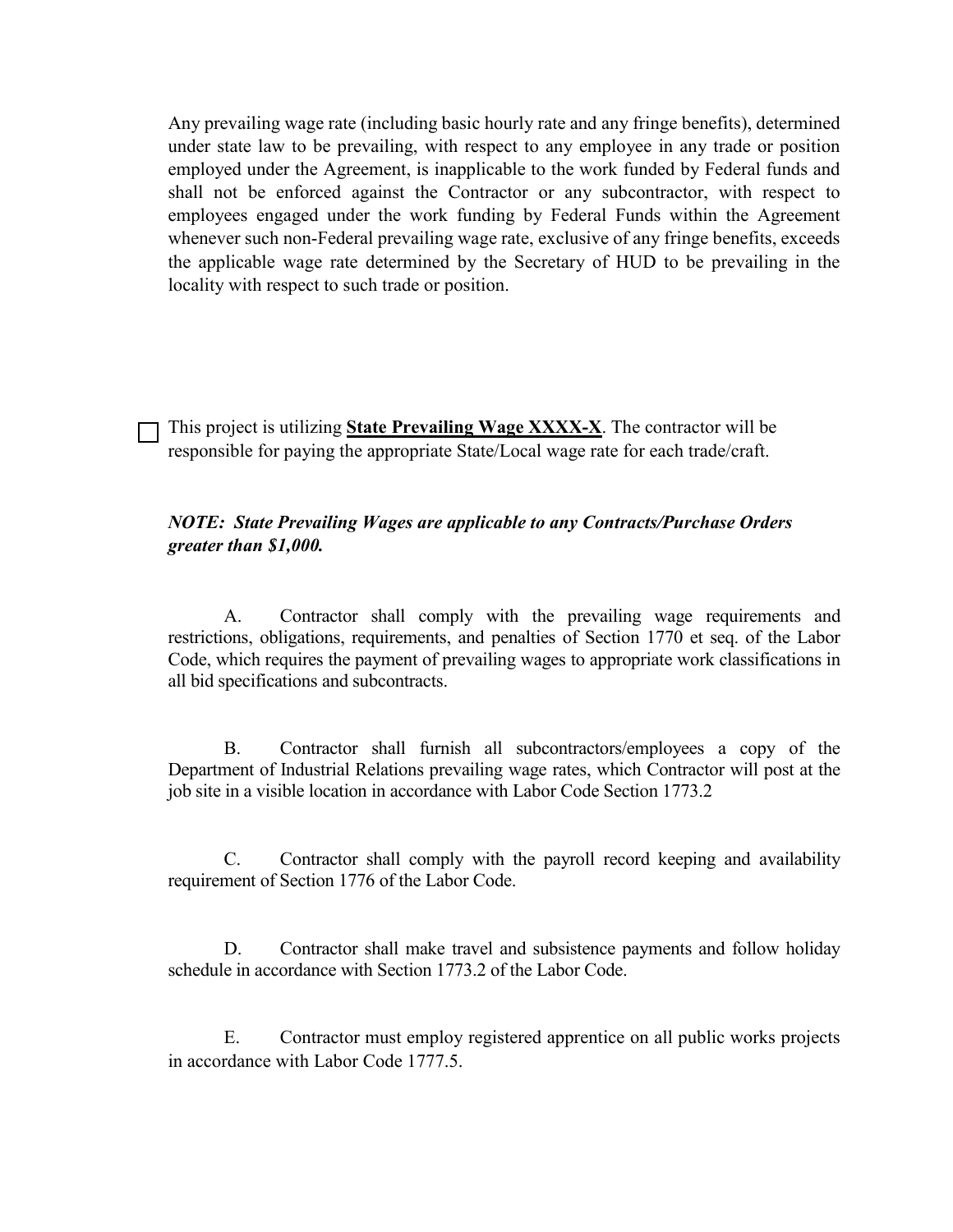F. Contractor is prohibited from accepting or extracting kickbacks from employees' wages under Labor Code 1778.

G. Upon work completion, Contractor will be required to sign and notarize an Affidavit of Compliance with California Prevailing Law, California Labor Codes Sections 1720-1815, which will be provided by the San Diego Housing Commission.

H. If discrepancies are discovered by either an audit of certified payroll records and/or employee interviews, payment may be withheld until such actions are corrected.

I. The following requirements apply to any bid proposal submitted on or after March 1, 2015, and any contract for public work entered into or after April 1, 2015:

Section 1725.5 requires that Contractor and its subcontractors register and qualify with the State of California Department of Industrial Relations ("DIR") in order to bid on, be listed in a bid proposal for, or engage in the performance of any contract for a public work. In order to register with the DIR, Contractor and its subcontractors must pay an initial nonrefundable registration fee of \$400, pay an annual renewal fee each July 1 thereafter, and provide the specified information to establish eligibility. Contractor and its subcontractors must register with the DIR at [http://www.dir.ca.gov/Public-](http://www.dir.ca.gov/Public-Works/PublicWorks.html)[Works/PublicWorks.html.](http://www.dir.ca.gov/Public-Works/PublicWorks.html)

Contractor or its subcontractors shall not be qualified to bid on, be listed in a bid proposal, subject to the requirements of Section 4104 of the Public Contract Code, or engage in the performance of any contract for public work as defined in Labor Code § 1720, unless currently registered and qualified to perform public work pursuant to Section 1725.5 of the Labor Code. It is not a violation of this section for an unregistered Contractor to submit a bid that is authorized by Section 7029.1 of the Business and Professions Code or by Section 10164 or 20103.5 of the Public Contract Code, provided the contractor is registered to perform Public Work pursuant to Labor Code § 1725.5 at the time the contract is awarded. A contract entered into with a Contractor or subcontractors who failed to register as required herein shall be subject to cancellation as set forth in Labor Code § 1771.1.

The project is subject to compliance monitoring and enforcement by the DIR and Commission, as set forth in Section 1771.4 of the Labor Code. On a weekly basis, the Contractor and its subcontractors shall furnish records, in a format prescribed by the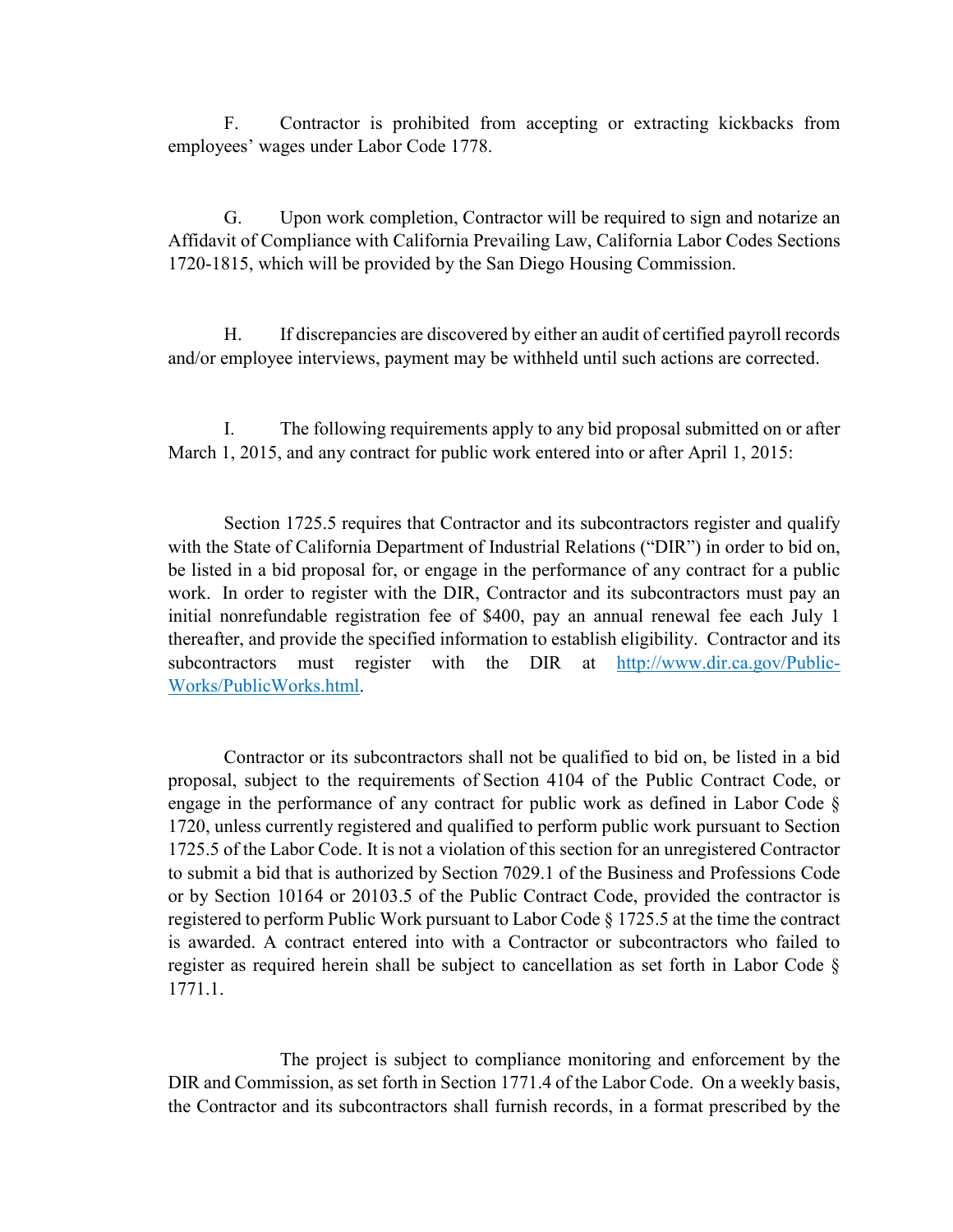Labor Commission and as specified in Labor Code § 1776, to the Commission and California Labor Commissioner for the following:

a. Projects for which the initial contract is awarded on or after April 1, 2015. (Labor Code § 1771.4(c)(2)(B))

b. All projects, whether new or ongoing, on or after January 1, 2016. (Labor Code § 1771.4(c)(2)(D))

c. Any other ongoing project in which the Labor Commissioner directs the contractors or subcontractors on the project to furnish records. (Labor Code §  $1771.4(c)(2)(C)$ 

d. Projects that were subject to a requirement to furnish records to the Compliance Monitoring Unit pursuant to Section 16461 of Title 8 of the California Code of Regulations, prior to June 20, 2014. (Labor Code § 1771.4(c)(2)(A))

Contractor shall post job site notices as prescribed by Labor Code  $\S$  1771.4(a)(2).

### **REQUIRED PREVAILING WAGE DOCUMENTS**

Items listed below will be required for all Contractors at the time of award until project completion.

- Certified Payroll Reports are to be submitted on the A-1-131 Form and/or Prism will be utilized for submission of Certified Payroll Reports.
- Proof of fringe benefit payments.
- Proof of payments to employees.
- Apprentices are required if an apprentice-able trade. (if applicable)

The following Labor Compliance documents are available at [www.sdhc.org/doing-business-with-us/labor](http://www.sdhc.org/doing-business-with-us/labor-compliance)[compliance](http://www.sdhc.org/doing-business-with-us/labor-compliance) and are required prior to commencing work on site.

- Authorized Signatory
- Authorization for Payroll Deductions (if applicable)
- Fringe Benefit Statement
- List of Trades and/or Crafts
- Public Works Contract Award Information (DAS 140, if applicable)
- Request for Dispatch of Apprentice (DAS 142, if applicable)
- Training Fund Contribution Form (CAC, if applicable)

Each Contractor, general, sub or tier shall submit one original and one copy certified payroll report to the San Diego Housing Commission on a weekly basis. Each record should be complete, accurate and signed with a wet signature, in "**blue**" ink.